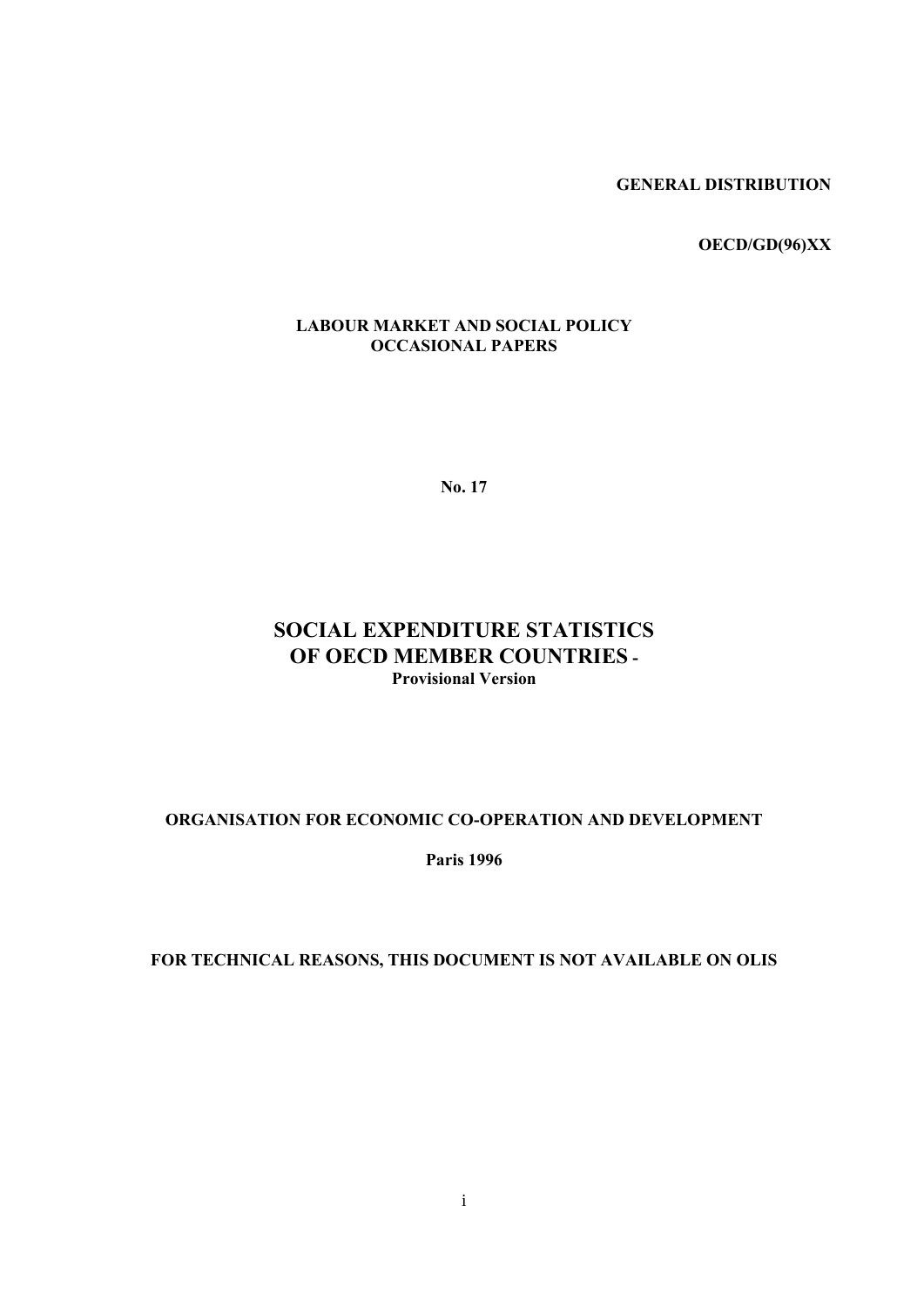## **DIRECTORATE FOR EDUCATION, EMPLOYMENT, LABOUR AND SOCIAL AFFAIRS**

# **OCCASIONAL PAPERS**

This series is designed to make available to a wider readership selected labour market and social policy studies prepared for use within the OECD. Authorship is usually collective, but principal writers are named. The papers are generally available only in their original language -- English or French -- with a summary in the other.

Comment on the series is welcome, and should be sent to the Directorate for Education, Employment, Labour and Social Affairs, 2, rue André-Pascal, 75775 PARIS CEDEX 16, France. Additional, limited copies are available on request.

Copyright OECD 1996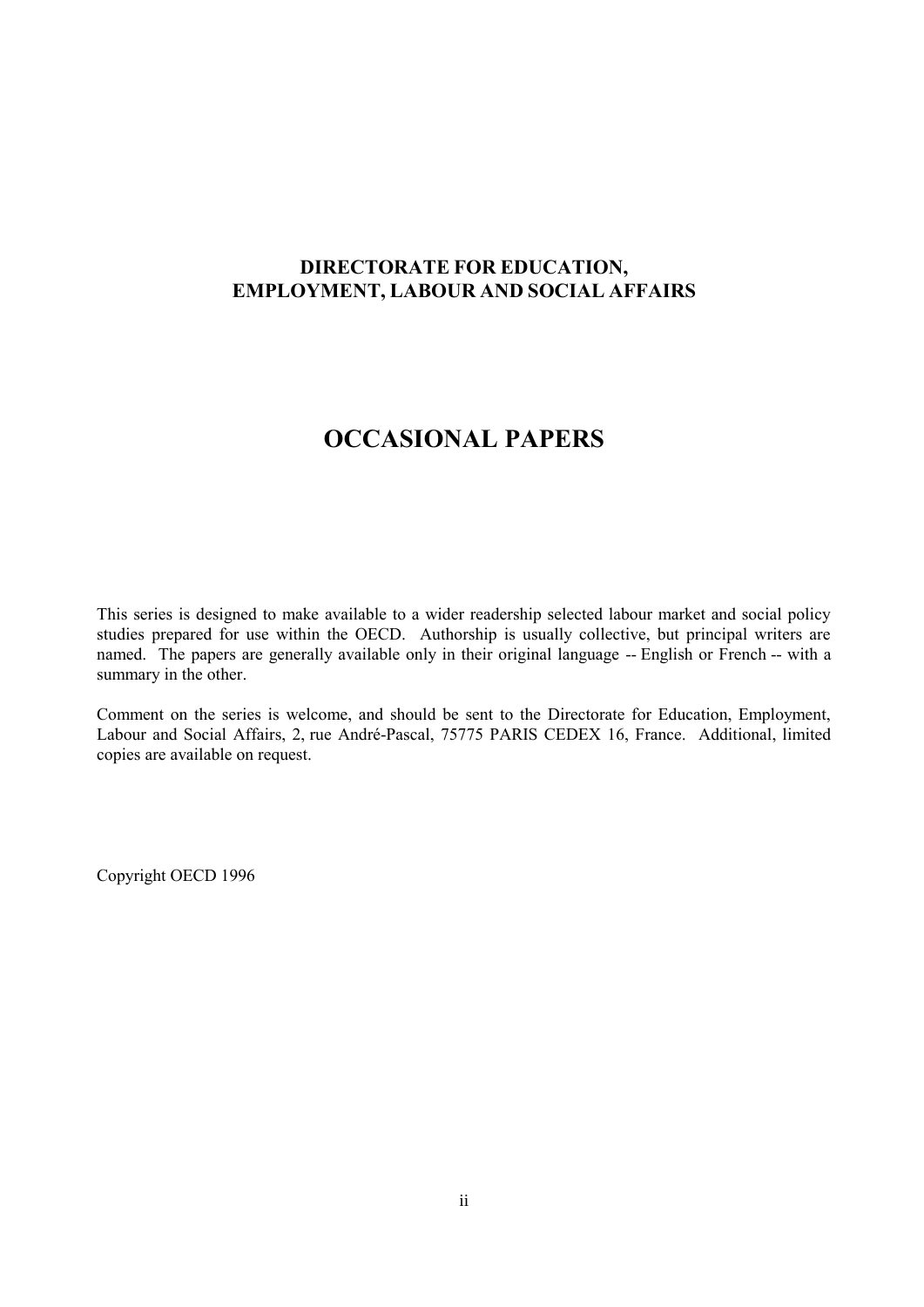The OECD Social Expenditure data base (SOCX) has been developed to monitor trends in aggregate social expenditure as well as changes in its composition. SOCX contains information on expenditure in main social policy areas such as old-age and disability cash benefits, occupational injury and disease, sickness benefits, services for elderly and disabled people, survivors, unemployment, other income maintenance programmes (low income, housing and family benefits), public spending on health and education and active labour market programmes (ALMP). With the publication of SOCX, the OECD intends to serve a growing need for indicators of social policy across its Member countries.

This publication is in three parts:

Part I : An interpretative guide to the data in SOCX; Part II : Comparative country tables; Part III : Individual country tables.

The first part of this publication contains an interpretative guide to the data in SOCX and its underlying concepts. The definitions used in outlining social expenditure are presented. This section also discusses some limitations of the data. Part II of the publication consists of comparative tables on social expenditure for the years 1980-1993. Individual country tables with data on social expenditure at programme-level are included in Part III.

For further information about SOCX, please contact Mr. Willem Adema, OECD, 2 rue André Pascal, Paris 75775 CEDEX 16; Tel (33.1) 45.24.15.57, Fax (33.1) 45.24.90.98.

La base de données sur les dépenses sociales (SOCX) a été élaborée pour permettre d'observer l'évolution de l'ensemble des dépenses sociales ainsi que les modifications survenues dans la composition de ces dépenses. SOCX contient des informations sur les dépenses des principaux programmes de la politique sociale tels que les prestations de vieillesse et les allocations d'invalidité en espèces, les indemnités pour maladie professionnelle ou accidents de travail, les services aux personnes âgées et handicapées, les allocations aux survivants, les prestations de chômage, les autres prestations de garanties de ressources (bas revenus, allocations familiales et services aux familles); les dépenses publiques dans les domaines de la santé, de l'éducation et dans les programmes d'aide à l'emploi. En publiant cette base de données, l'OCDE souhaite, répondre au besoin croissant de ses pays membres d'information sur les politiques sociales.

Cette publication comprend trois parties:

Ière partie : guide pour l'interprétation des données de la base SOCX; IIème partie :tableaux comparatifs des différents pays; IIIème partie : tableaux par pays.

La première partie de cette publication renferme un guide pour l'interprétation des données contenues dans SOCX ainsi que des notions sur lesquelles la base est fondée. On y présente les différentes classifications de dépenses et on y recense certaines limitations des données. La deuxième partie de la publication se compose de tableaux comparatifs des dépenses sociales pour la période 1980- 1993. La troisième partie contient les tableaux par pays avec des données sur les dépenses sociales par programme.

Pour tout renseignement complémentaire au sujet de SOCX, veuillez contacter Willem Adema, OCDE, 2 rue André-Pascal, Paris 75775 CEDEX 16; Tél. (33 1) 45 24 15 57, Fax (33 1) 45 24 90 98.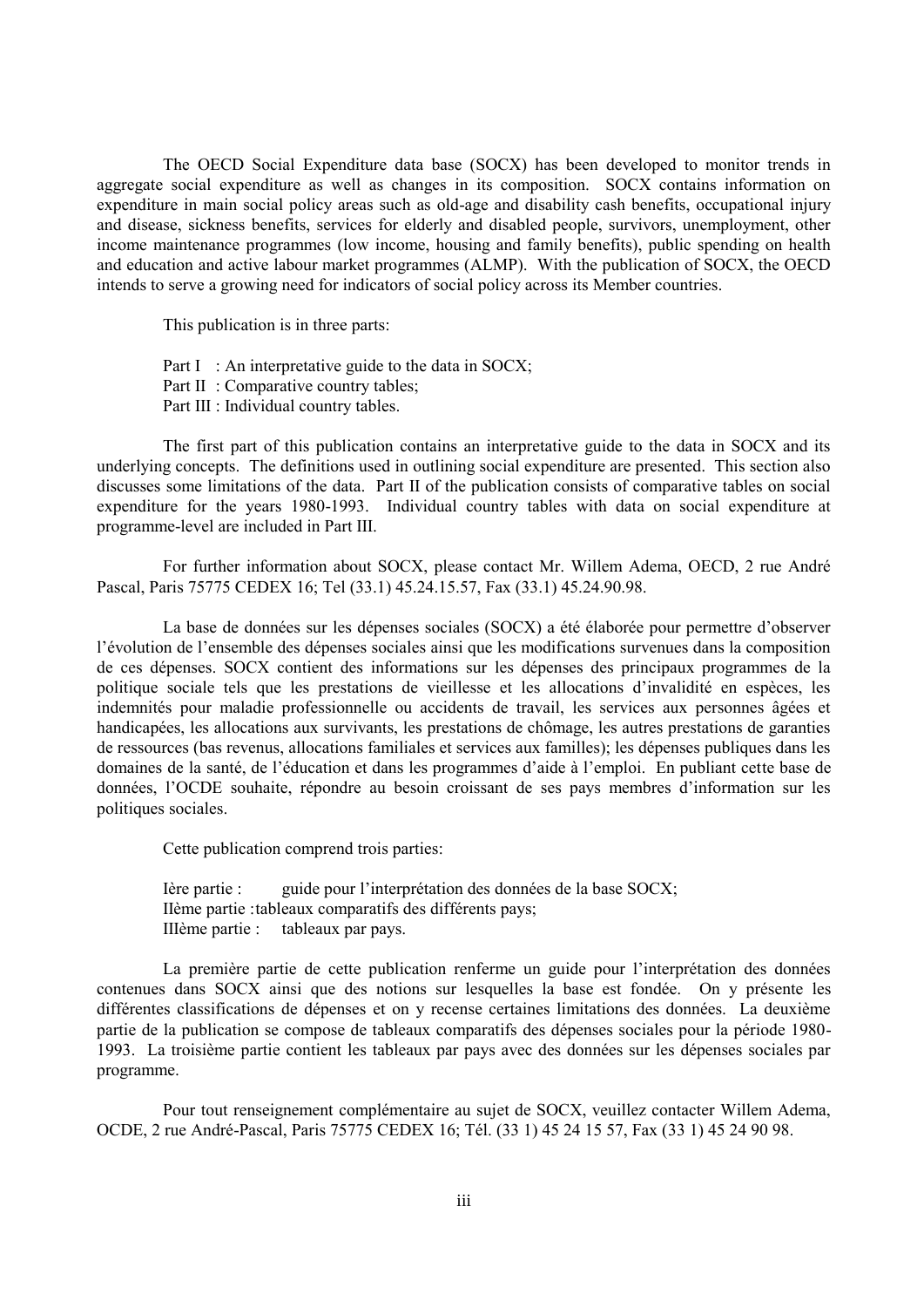## **TABLE OF CONTENTS**

## PART I. AN INTERPRETETATIVE GUIDE TO THE SOCIAL EXPENDITURE DATA BASE  $(SOCX)1$

| PART II  |  |
|----------|--|
|          |  |
|          |  |
|          |  |
|          |  |
|          |  |
|          |  |
|          |  |
|          |  |
|          |  |
|          |  |
|          |  |
|          |  |
|          |  |
|          |  |
|          |  |
|          |  |
|          |  |
| Table 3. |  |
| Chart 1. |  |
| Table 4. |  |
|          |  |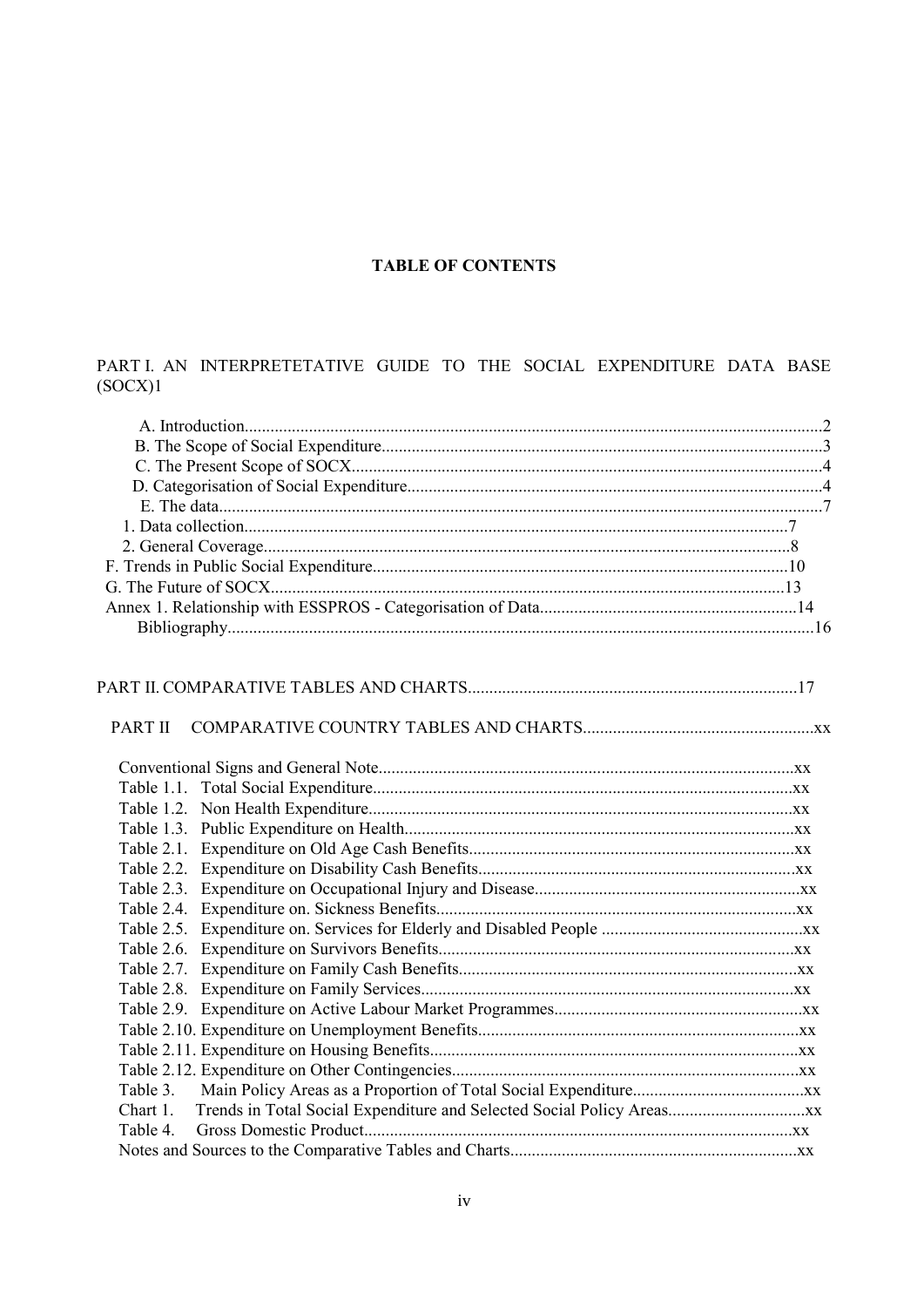| PART III. |
|-----------|
|-----------|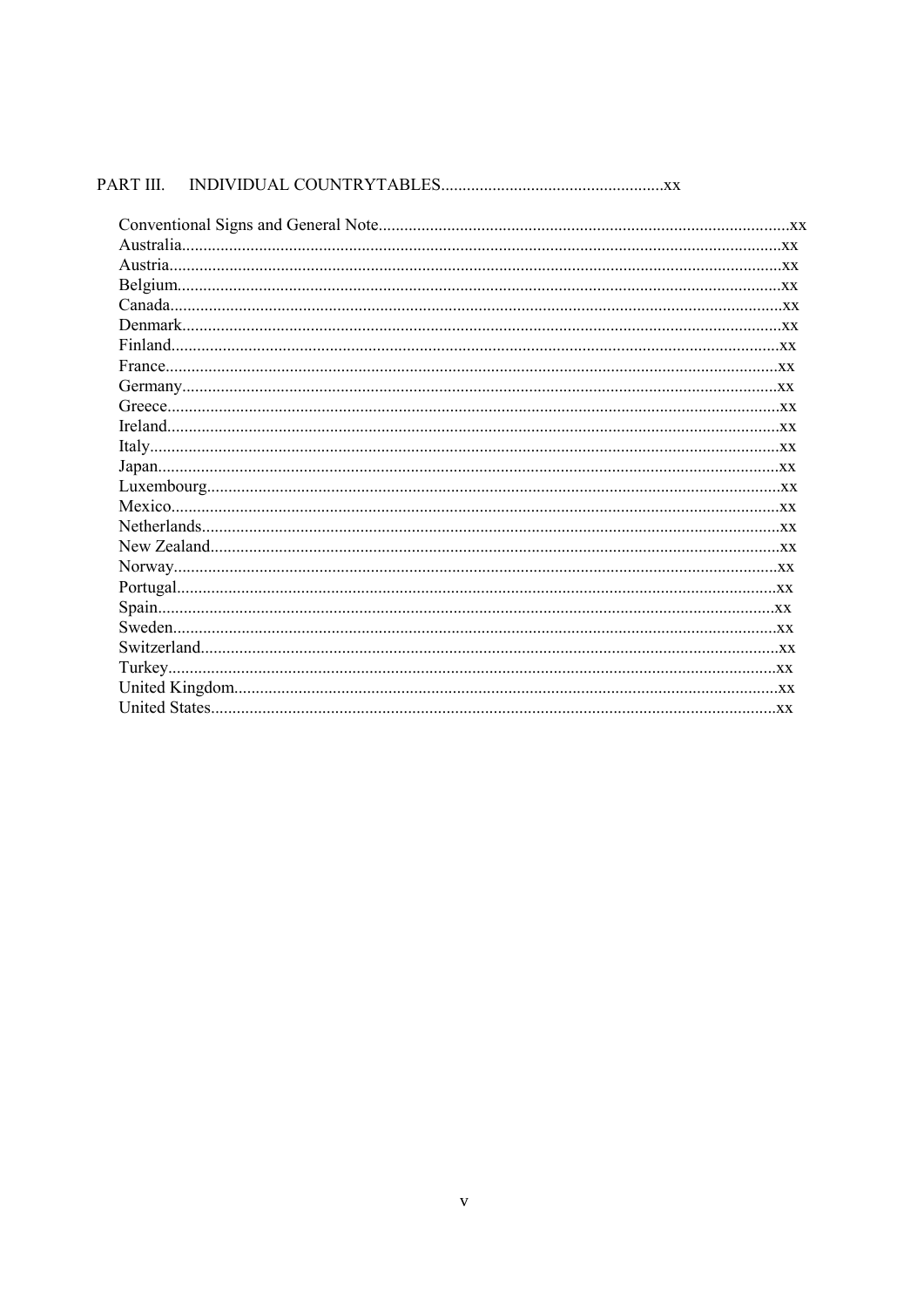## **PART I. AN INTERPRETATIVE GUIDE TO THE SOCIAL EXPENDITURE DATA BASE (SOCX)**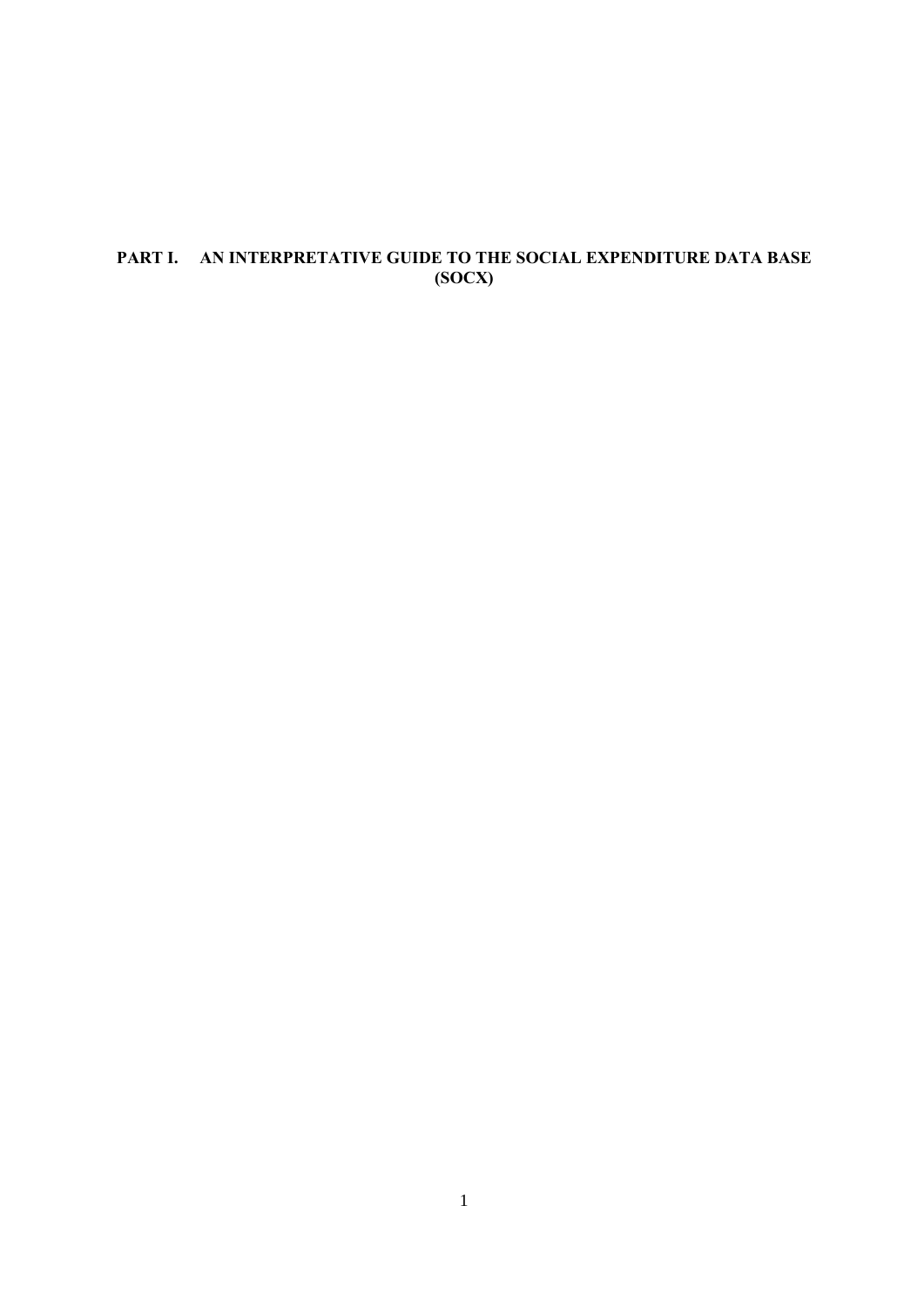### **A. Introduction**

l

1. The OECD Social Expenditure data base (SOCX) has been developed to provide a tool for monitoring trends in social expenditure at the aggregate level and to analyse changes in the composition of social expenditures. It is intended to serve as an accounting system for the OECD area. It builds on previous OECD work [OECD (1985; 1988; 1994*a*)]. However, in comparison with these previous publications, the current publication contains updated and far more detailed information.

2. The goal of social expenditures is to improve societal well-being by collective provision of goods and services to those in particular circumstances or with certain needs. This broad goal covers many areas of social expenditure of widely different natures, covering different groups of the population. This variety is reflected in the social expenditures included in SOCX. These include income transfers to persons after their retirement from the labour force; the provision of funds to those with low incomes and care services for the frail and elderly.

3. The System of National Accounts defines social benefits as current transfers received by households intended to provide for the needs that arise from certain events or circumstances, for example, sickness, unemployment, retirement, housing, education or family circumstances [SNA (1993), section 8.7]. This publication is a first step in the development of a data base which will eventually describe expenditures for these purposes and their financing. This initial publication only includes information on expenditures except for education.

4. The intention of this interpretative guide to the social expenditure statistics of OECD Member countries is to give a concise overview of the underlying concepts of SOCX and guidelines on how to interpret the data presented in this publication. Section B presents and explains the definition of social expenditure. This discussion is extended in section C which outlines the present scope of  $SOCX<sup>1</sup>$ .

5. Section D presents a categorisation of social expenditure into separate "social policy areas". Throughout, a distinction between cash transfers and the provision of services underlies the categorisation. This categorisation of expenditures is flexible so as to accommodate the widely diverging characteristics of social expenditure systems across the OECD area and to accommodate possible future policy reforms. Social expenditure data is presented at the programme level, allowing for alternative categorisation of the expenditures if analysis so requires.

6. Section E.1 describes the data sources. In general, the data in SOCX for the years 1980-1993 have been provided by the national authorities of OECD Member countries. Data for the Member states of the European Union (except for Austria, Finland and Sweden) have been collected in co-operation with EUROSTAT (the Statistical Office of the European Union). Expenditure data on active labour market programmes (ALMP) and unemployment have been taken from the OECD data base on Labour Market Programmes, see [OECD (1990) and (1994*b*)]. Data on public expenditure on health have been drawn from the OECD Health data base [OECD (1993)].

7. In section E.2, various social expenditure programmes are used to illustrate which types of expenditures are presently included in SOCX and which currently fall outside its scope. Section F briefly discusses the aggregate trends in social expenditures across the OECD area since 1980. The interpretative guide finishes with a brief discussion of the future development of SOCX.

<sup>&</sup>lt;sup>1</sup> Annex 1 to the interpretative guide describes the relationship between SOCX and the European System of Social Protection Statistics (ESSPROS), as developed by EUROSTAT [EUROSTAT, (1996*a*), forthcoming].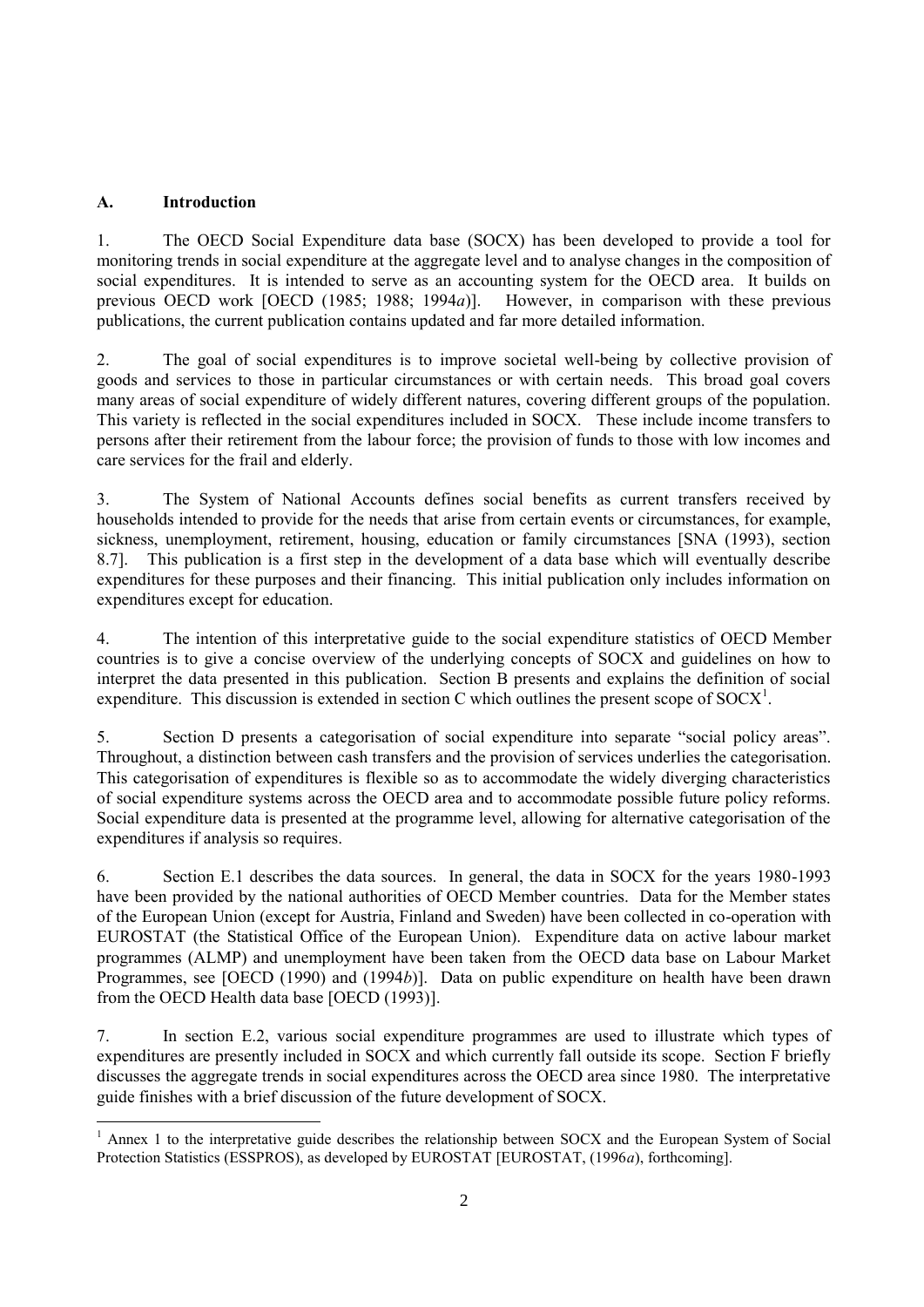### **B. The Scope of Social Expenditure**

 $\overline{a}$ 

### 8. SOCX uses the following definition of social expenditure:

*Social expenditure is the provision by public (and private<sup>2</sup> ) institutions of benefits to, and financial contributions targeted at, households and individuals in order to provide support during circumstances which adversely affect their welfare, provided that the provision of the benefits and financial contributions constitutes neither a direct payment for a particular good or service nor an individual contract or transfer. Such benefits can be cash transfers, or can be the direct ("in-kind") provision of goods and services.*

Thus, social expenditure can be provided by both public and private institutions, but transfers between households are not within the scope of SOCX.

9. Social expenditure is "unrequited": it does not include "market transactions", *i.e.* payments in return for the simultaneous provision of services of equivalent value<sup>3</sup>. Thus, remuneration (wages and salaries) for work<sup>4</sup> is outside the scope of SOCX. Expenditures on active labour market programmes (ALMP) are considered to be within the scope of social expenditure as these represent the use of public funds to improve the beneficiaries' prospect of finding gainful employment<sup>5</sup>. As these expenditures also provide social and economic benefits to employers, the social and economic benefits resulting from expenditures on ALMP are a joint product which cannot be separated. The same applies to any other social expenditures which enhances reintegration into economic life.

10. The provision of a benefit to a beneficiary can be conditional on certain actions of the beneficiary, as long as this does not involve the sale of services. For example, payment of unemployment compensation can be made conditional upon job-search effort on part of the recipient or the participation of the beneficiary in a vocational training programme.

11. The social expenditure totals included in this publication generally exclude administration costs, *i.e.* the costs incurred with the provision of benefits, as these expenditures do not go directly to the beneficiary<sup>6</sup>. However, regarding the provision of services such as under ALMP and public expenditure on health, the administration costs are included in the totals<sup>7</sup>. The inclusion of these expenses in the

 $2^2$  However, for the moment, private social expenditures are not included in SOCX - see Section E.2.

 $3$  For example, when a person buys pharmaceutical products in case of illness, only the amount of reimbursement is regarded as social expenditure. That part of total expense which is not reimbursed is not regarded as social expenditure, but as a market transaction. Part of expenditures on active labour market programmes (ALMP) comprise payments targeted at beneficiaries who are working or in training. Ideally, the value of the work undertaken would be subtracted from the relevant gross public expenditures. However, separate data are not available. So gross expenditures for such programmes are recorded in SOCX. This exception does not apply to programmes other than ALMP.

<sup>&</sup>lt;sup>4</sup> On top of wages and salaries these expenditures could comprise: holiday pay, free housing to active employees, allowances for transport to and from work, allowances related to the cost of living and the provision of leisure facilities.

<sup>&</sup>lt;sup>5</sup> Furthermore, in times of high and persistent unemployment ALMP often become a means to absorb the unemployed without much chance of reintegrating them into work. Under these circumstances ALMP are rather similar to income support as under unemployment (10) - see Section D.

<sup>&</sup>lt;sup>6</sup> These costs include expenses on general overheads of a social expenditure programme, registration of beneficiaries, administration of benefits, collection of contributions, inspection and reinsurance. It is intended to publish such data in a separate Annex in future issues of this publication.

 $<sup>7</sup>$  A subsidy by the government will only be recorded if (and only if) this subsidy is specifically intended for social</sup> purposes such as the provision of equipment and/or building facilities towards disabled welfare, residential care for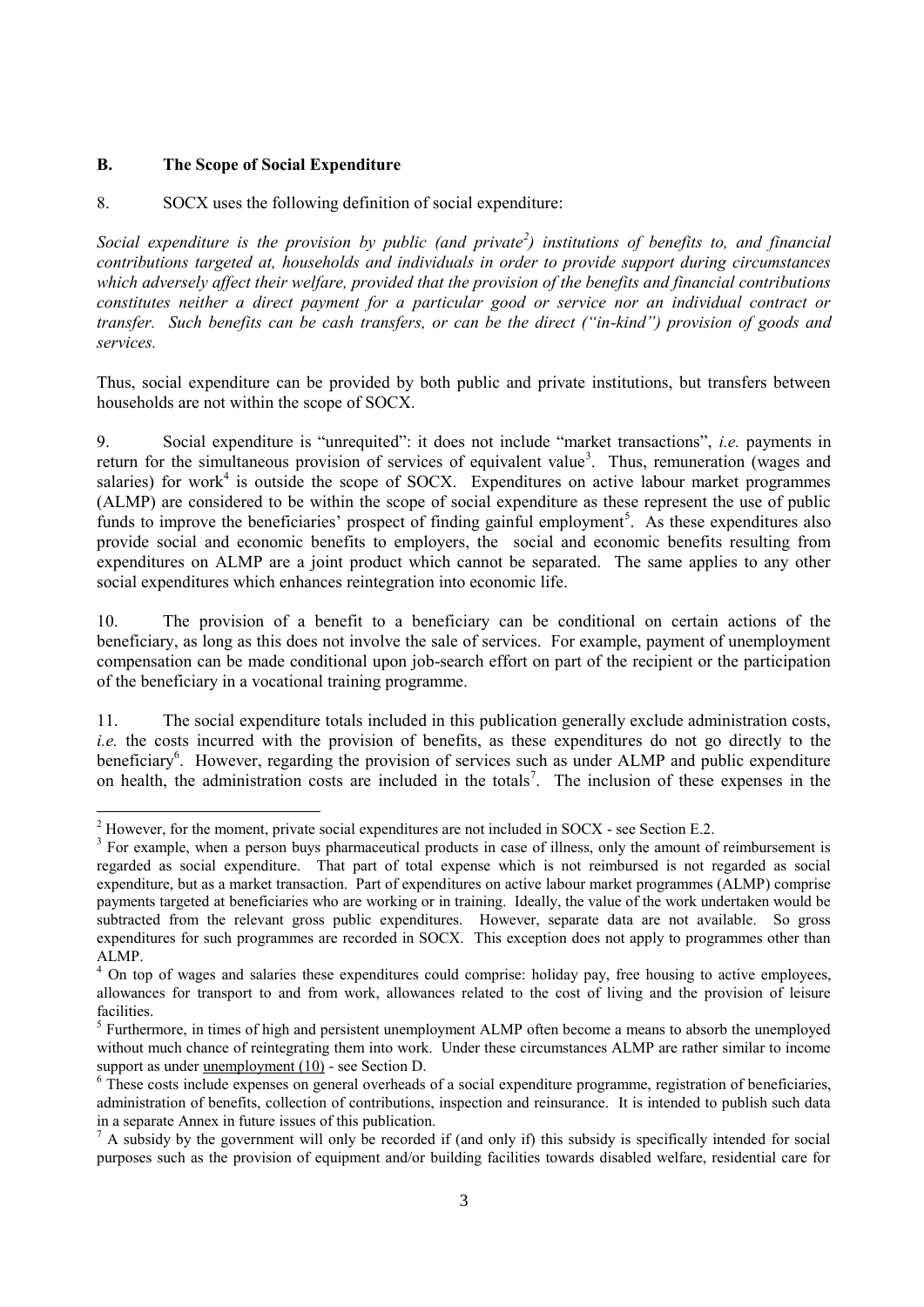expenditures is justified as these expenses are a part of the service being provided to recipients, *e.g.* jobcounselling, operating costs of hospitals, etc.<sup>8</sup>.

### **C. The Present Scope of SOCX**

12. SOCX contains data on social expenditure at the disaggregated programme level paid and controlled by general government (that is central, state, and local governments including social security funds<sup>9</sup>). Social expenditures by governments to its own employers are considered to be public, regardless of whether governments are legally required to make such payments.

13. The data in this publication do not cover some forms of social expenditure. In particular, the pursuit of social objectives through the tax system<sup>10</sup>, data on private social expenditures (by employers or charitable institutions), and expenditures on education are currently excluded. SOCX will eventually be expanded to cover such expenditures (for more details, see section E).

14. For each country, SOCX includes data at the level of individual social expenditure programmes:

*A social expenditure programme is defined as a body of rules, supported by one or more institutions, governing the provision of social expenditure benefits for a particular contingency.*

These social expenditure programmes are the building blocks of SOCX.

### **D. Categorisation of Social Expenditure**

 $\overline{a}$ 

15. SOCX categorises individual social expenditure programmes into the 13 social policy areas described in Table 1. The distinction between the provision of cash benefits and the provision of services underlies the choice of policy areas. The categorisation is broad so as to accommodate different institutional arrangements of countries. For example, old-age pensions are usually provided through a number of programmes, the details of which vary considerably between countries. The old-age pension category in Table 1 has three sub-categories intended to accommodate any old-age pension programme that may exist in a country. Countries do not necessarily have programmes in all sub-categories. If information is insufficiently detailed to permit classification of expenditures into one of the subcategories, it will be classified as "non-attributable". For example, if the old-age pension expenditure category cannot be exhaustively disaggregated over sub-categories 1.1.1, 1.1.2, and 1.1.3, the expenditures in category 1.1 "old-age pensions" is the sum of 1.1.0 (old-age pension, non-attributable), 1.1.1 (personal entitlements), 1.1.2 (spouse supplements) and 1.1.3 (child supplements).

the mentally disabled, etc. If a particular service, e.g. provision of rehabilitation services, is bought from other producers, the price charged by the producer, and thus net outlays by the government, will reflect capital costs for equipment and facilities. If these services are provided in-house, the expenditures should also reflect these costs.

<sup>&</sup>lt;sup>8</sup> Some Public Employment Services are also responsible for the provision of unemployment cash benefits. The relevant administration costs which should be excluded, cannot be separated.

<sup>9</sup> Social security funds are social insurance schemes covering the community as a whole or large sections of the community that are imposed and controlled by government units [SNA (1993), sections 8.63 and 8.64]. Thus, payments through privately funded schemes (autonomous or non-autonomous), and unfunded employers schemes are not included in public expenditure (see section E.2).

<sup>&</sup>lt;sup>10</sup> However, where the administrative structure of the tax system is used to make direct expenditures (for example, "refundable tax-credits"), these expenditures are included in SOCX.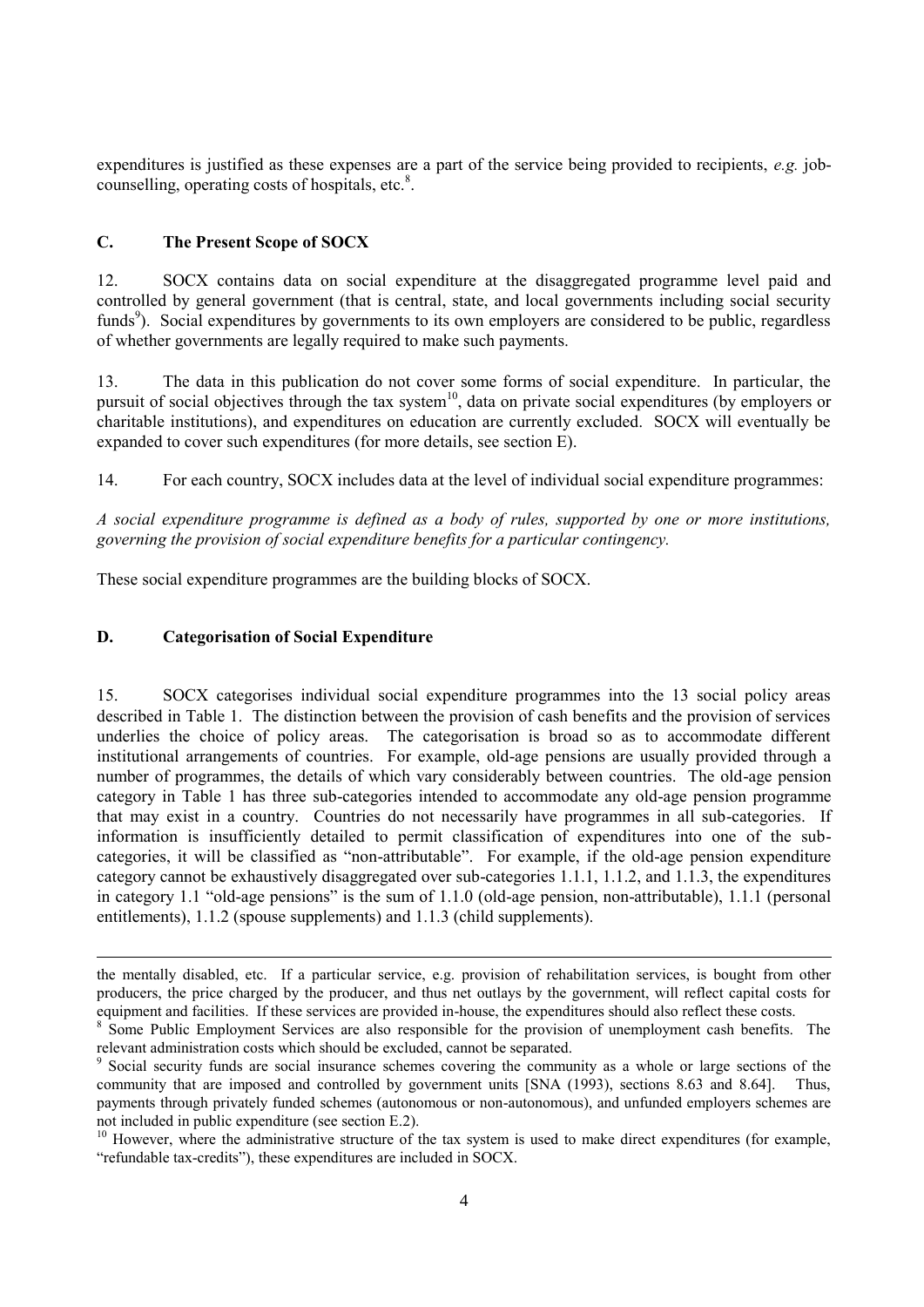16. Old-age cash benefits (1) comprise all cash expenditures (including lump-sum payments) on oldage pensions within the public sphere as defined above. Old-age cash benefits provide an income for persons retired from the labour market or guarantee incomes when a person has reached a "standard" pensionable age or fulfilled the necessary contributory requirements. This category also includes early retirement pensions: pensions paid before the beneficiary has reached the "standard" pensionable age relevant to the programme. Excluded are programmes concerning early retirement for labour market reasons which are classified under unemployment (10). SOCX includes supplements for dependants paid to old-age pensioners with dependants under old-age cash benefits (1).

17. Disability cash benefits (2) comprise cash payments on account of complete or partial inability to participate gainfully in the labour market due to disability. The disability may be congenital, or be the result of an accident or illness during the victim's lifetime. Not included are disability benefits due to prescribed industrial accidents or diseases. These are grouped under occupational injury and disease (3). The provision of goods and services in-kind is grouped under services for elderly and disabled people (5).

18. Spending on occupational injury and disease (3) records all cash payments such as paid sick leave, special allowances and disability related payments such as pensions, if they are related to prescribed occupational injuries and diseases $11$ .

19. Cash transfers, except those under occupational injuries and disease (3), related to loss of earning because of the temporary inability to work due to illness are recorded under sickness benefits (4). This excludes paid leave related to sickness or injury of a dependent child which is recorded under family cash benefits (7). All expenditures regarding the public provision of medical care are recorded under health  $(11)$ .

20. Social expenditure on services for elderly and disabled people (5) encompasses services such as day-care and rehabilitation services, home-help services and other benefits in-kind. It also includes expenditure on the provision of residential care in an institution (*e.g.*, the cost of operating homes for the elderly).

21. Many countries have social expenditure programmes in the public sphere which provide the spouse or dependent of a deceased person with a benefit (either in cash or in kind). Expenditure in this policy area has been grouped among survivors (6). Allowances and supplements for dependent children of the recipient of a survivors' benefit are also recorded here.

22. The categories family cash benefits (7) and family services (8) include expenditures which support families (*i.e.* excluding one-person households). These expenditures are often related to the costs associated with raising children or costs associated with the support of other dependants. Expenditure related to maternity and parental leave is grouped under family cash benefits sub-category (7.6).

23. The category active labour market programmes (9) contains all social expenditure (other than education) which is aimed at the improvement of the beneficiaries' prospect of finding gainful employment or to otherwise increase their earnings capacity. This category includes spending on public employment services and administration, labour market training, special programmes for youth when in

 $\overline{a}$ 

<sup>&</sup>lt;sup>11</sup> The relevant data for all countries of the European Union, except Austria, Finland, and Sweden, have been taken from [EUROSTAT (1995*a*)], and include a small amount of public health care expenditure which currently cannot be separated from cash benefits. As these expenditures are also recorded in public expenditure on health (11.1), this amounts to a small double counting within SOCX. However, in future when EUROSTAT starts collecting data on an annual basis according to their newly revised methodology [EUROSTAT (1996*a*), *forthcoming*], it will be possible to separate out this medical care component.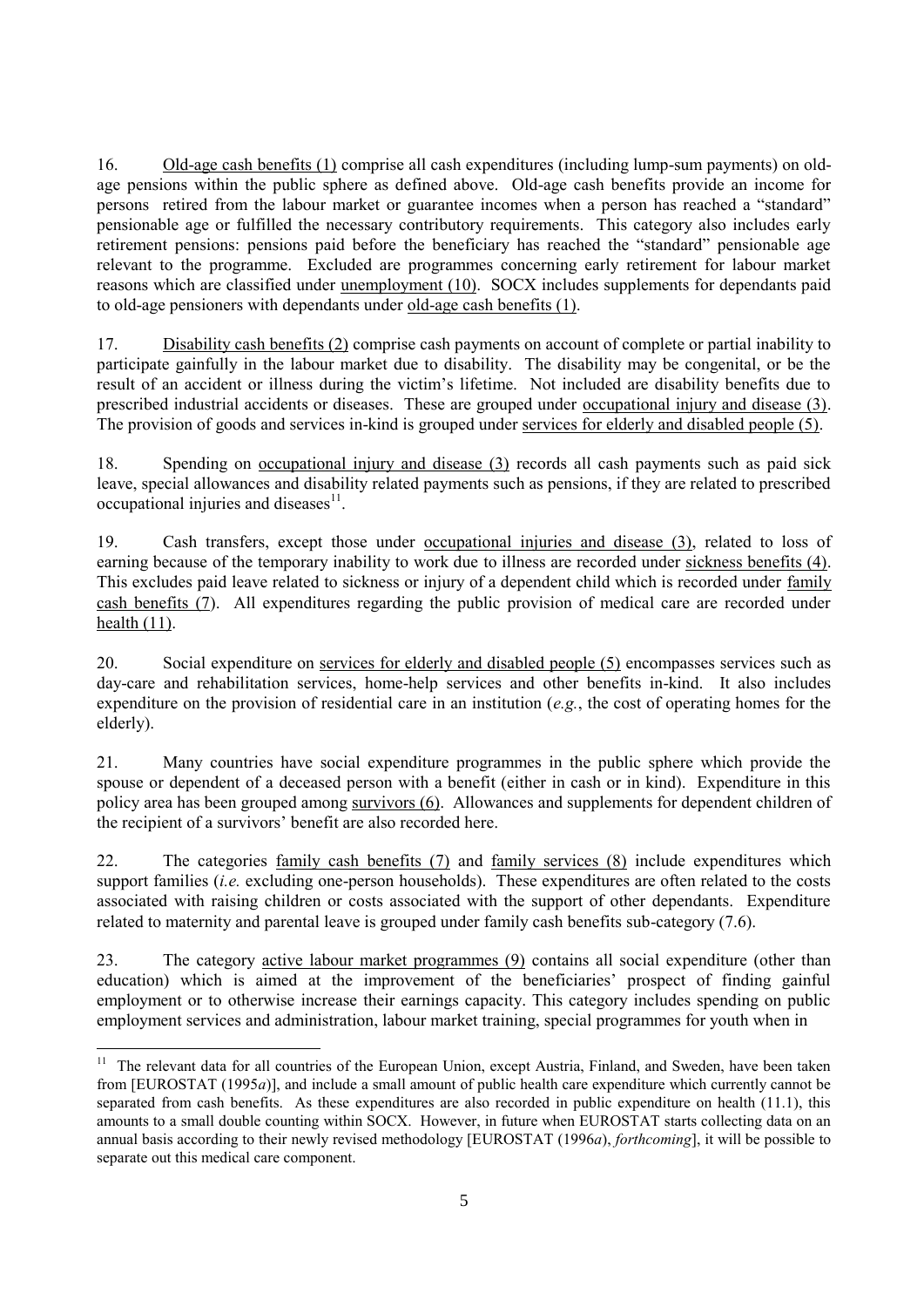| Table 1. Categorisation of social expenditure in SOCX |  |  |
|-------------------------------------------------------|--|--|
|                                                       |  |  |

7.4 Lone Parent Cash Benefits 7.5 Family Other Cash Benefits 7.6 Maternity & Parental Leave

| 1     | OLD-AGE CASH BENEFITS (of which):              | 8      | FAMILY SERVICES (of which):                    |
|-------|------------------------------------------------|--------|------------------------------------------------|
| 1.1   | Old-Age Pensions (of which):                   | 8.1    | Formal Day Care                                |
| 1.1.1 | Personal Entitlements                          | 8.2    | Personal Services                              |
| 1.1.2 | Spouse Supplements                             | 8.3    | Household Services                             |
| 1.1.3 | Child Supplements                              | 8.4    | Other Benefits in-Kind                         |
| 1.2   | Old-age Civil Servant Pensions                 |        |                                                |
| 1.3   | Veteran's Old-Age Pensions:                    | 9      | ACTIVE LABOUR MARKET PROGRAMMES (of<br>which): |
| 1.4   | Other Old-Age Cash Benefits                    | 9.1    | Labour Market Training (of which):             |
| 1.5   | Early Retirement Pensions                      | 9.1.1  | Cash                                           |
|       |                                                | 9.1.2  | Services                                       |
| 2     | DISABILITY CASH BENEFITS (of which):           | 9.2    | Youth Measures (of which):                     |
| 2.1   | Disability Pensions (of which):                | 9.2.1  | Cash                                           |
| 2.1.1 | Personal Entitlements                          | 9.2.2  | Services                                       |
| 2.1.2 | <b>Spouse Supplements</b>                      | 9.3    | Subsidised Employment (of which):              |
| 2.1.3 | Child Supplements                              | 9.3.1  | Cash                                           |
| 2.2   | Disabled Civil Servants Pensions               | 9.3.2  | Services                                       |
| 2.3   | Disabled Child Pensions                        |        |                                                |
|       |                                                | 9.4    | Employment Measures for Disabled (of which):   |
| 2.4   | Disabled Veteran's Pensions                    | 9.4.1  | Cash                                           |
| 2.5   | Disability Other Cash Benefits                 | 9.4.2  | Services                                       |
|       |                                                | 9.5    | <b>Employment Service and Administration</b>   |
| 3     | OCCUPATIONAL INJURY & DISEASE                  |        |                                                |
|       |                                                | 10     | UNEMPLOYMENT (of which):                       |
| 4     | <b>SICKNESS BENEFITS</b>                       | 10.1   | Unemployment Compensation                      |
|       |                                                | 10.2   | Early Retirement for Labour Market Reasons     |
| 5     | SERVICES FOR ELDERLY & DISABLED PEOPLE         | 10.3   | Severance Pay                                  |
| 5.1   | Residential Care (of which):                   |        |                                                |
| 5.1.1 | To children                                    | 11     | <b>HEALTH</b>                                  |
| 5.1.2 | To adults up to age 65                         | 11.1   | Public Expenditure on Health                   |
| 5.1.3 | To adults aged over 65                         |        |                                                |
| 5.2   | Home-Help Services                             | 12     | HOUSING BENEFITS (of which):                   |
| 5.2.1 | To children                                    | 12.1   | Rent Subsidies & Cash Benefits (of which):     |
| 5.2.2 | To adults up to age 65                         | 12.1.1 | To elderly                                     |
| 5.2.3 | To adults aged over 65                         | 12.1.2 | To disabled                                    |
| 5.3   | Day-Care & Rehabilitation Services (of which): | 12.1.3 | To families                                    |
| 5.3.1 | To children                                    | 12.1.4 | To other                                       |
| 5.3.2 | To adults up to age 65                         |        |                                                |
| 5.3.3 | To adults aged over 65                         | 13     | OTHER CONTINGENCIES (of which):                |
| 5.4   | Other Benefits in-Kind (of which):             | 13.1   | Low Income (of which):                         |
| 5.4.1 | To children                                    | 13.1.1 | Cash Benefits                                  |
| 5.4.2 | To adults up to age 65                         | 13.1.2 | Services                                       |
| 5.4.3 | To adults aged over 65                         | 13.2   | <b>Indigenous Persons</b>                      |
|       |                                                | 13.2.1 | Cash Benefits                                  |
| 6     | SURVIVORS (of which):                          | 13.2.2 | Services                                       |
| 6.1   | Survivors Pensions (of which):                 | 13.3   | Miscellaneous (of which):                      |
| 6.1.1 | Widow(er)s Pensions                            | 13.3.1 | Cash Benefits                                  |
| 6.1.2 | Orphans' Pensions                              | 13.3.2 | Services                                       |
| 6.1.3 | Other Pensions                                 | 13.4   | Immigrants/Refugees (of which):                |
| 6.2   | <b>Survivors Civil Servants Pensions</b>       | 13.4.1 | Cash Benefits                                  |
| 6.3   | Survivors Benefits in-Kind                     | 13.4.2 | Services                                       |
| 6.4   | Survivors Other Cash Benefits                  |        |                                                |
| 7     | FAMILY CASH BENEFITS (of which):               |        |                                                |
| 7.1   | Family Allowances for Children                 |        |                                                |
| 7.2   | Family Support Benefit                         |        |                                                |
| 7.3   | Benefits for Other Dependents                  |        |                                                |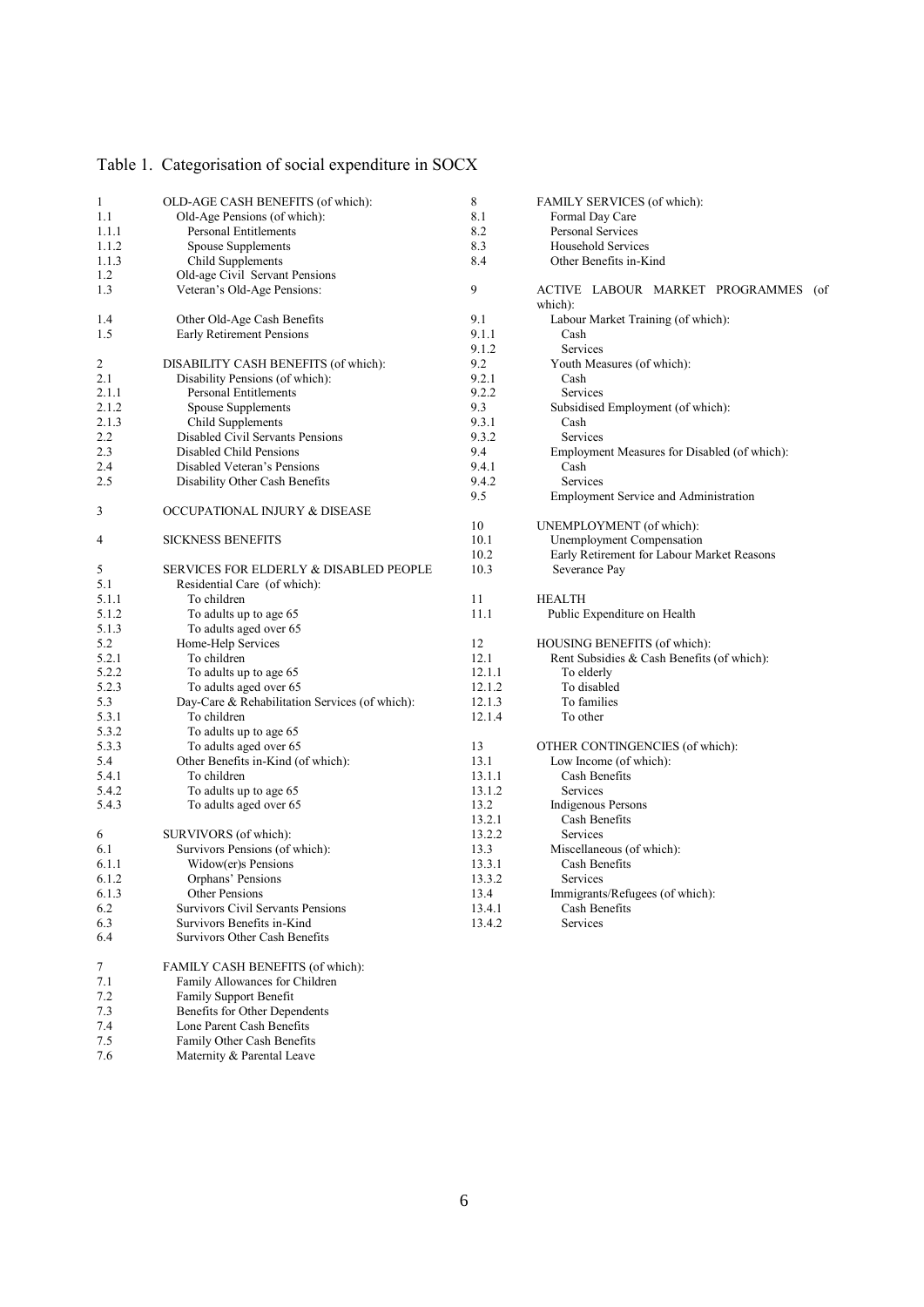transition from school to work, labour market programmes to provide or promote employment for unemployed and other persons (excluding young and disabled persons) and special programmes for the disabled. For more detailed information regarding the categorisation of expenditure on ALMP, see [OECD (1990) and (1994*b*)].

24. The category unemployment (10) includes all cash expenditures to persons to compensate for unemployment. This includes redundancy payments out of public resources as well as pensions to beneficiaries before they reach the "standard" pensionable age if these payments are made because they are out of work or otherwise for reasons of labour market policy.

25. Social expenditure data in the health (11) policy area are taken from the OECD Health data base [OECD (1993)]. All public expenditure on health is included (not total health expenditure). Expenditure in this category encompasses, among other things, expenditure on in-patient care, ambulatory medical services and pharmaceutical goods. Individual health expenditure, insofar as it is not reimbursed by a public institution, is not included. As already noted, cash benefits related to sickness are recorded under sickness benefits (4).

26. Rent subsidies and other cash benefits to the individual to help with housing costs are grouped under <u>housing (12)</u>.

27. The category other contingencies (13) includes social expenditures (both in cash and in kind) for those persons who for various reasons fall outside the scope of the relevant programme covering a particular contingency, or if this other benefit is insufficient to meet their needs. Social expenditure related to immigrant/refugees and indigenous persons are separately recorded in this category. Other social expenditure which is not attributable to other categories is included in the sub-category miscellaneous.

### **E. The Data**

l

### *1. Data collection.*

28. For all countries not belonging to the European Union (except Austria, Finland and Sweden), the national administrations have directly provided data on social expenditure programmes. For countries of the European Union, the data in SOCX have been taken from the "Digest-series", as published by EUROSTAT and subsequently verified by national authorities. EUROSTAT has also recently published detailed data on expenditures related to Old Age and Survivors [EUROSTAT (1996*b*)]. Where expenditure data at programme level is not available for the years up to and including 1993, SOCX figures are, in part, based on extrapolations derived from aggregate expenditure data published in [EUROSTAT  $(1995a)$ <sup>12</sup>.

29. SOCX contains data for all OECD countries except Iceland. In general, data on active labour market programmes and unemployment compensation have been taken from the OECD data base on ALMP [OECD (1990) and (1994*b*)], supplemented in some cases with additional national sources. Data on public expenditure on health have been taken from the OECD Health data base [OECD (1993)]. The

<sup>&</sup>lt;sup>12</sup> These figures will be adjusted when EUROSTAT starts to collect detailed expenditure data on an annual basis [EUROSTAT (1996*a*)].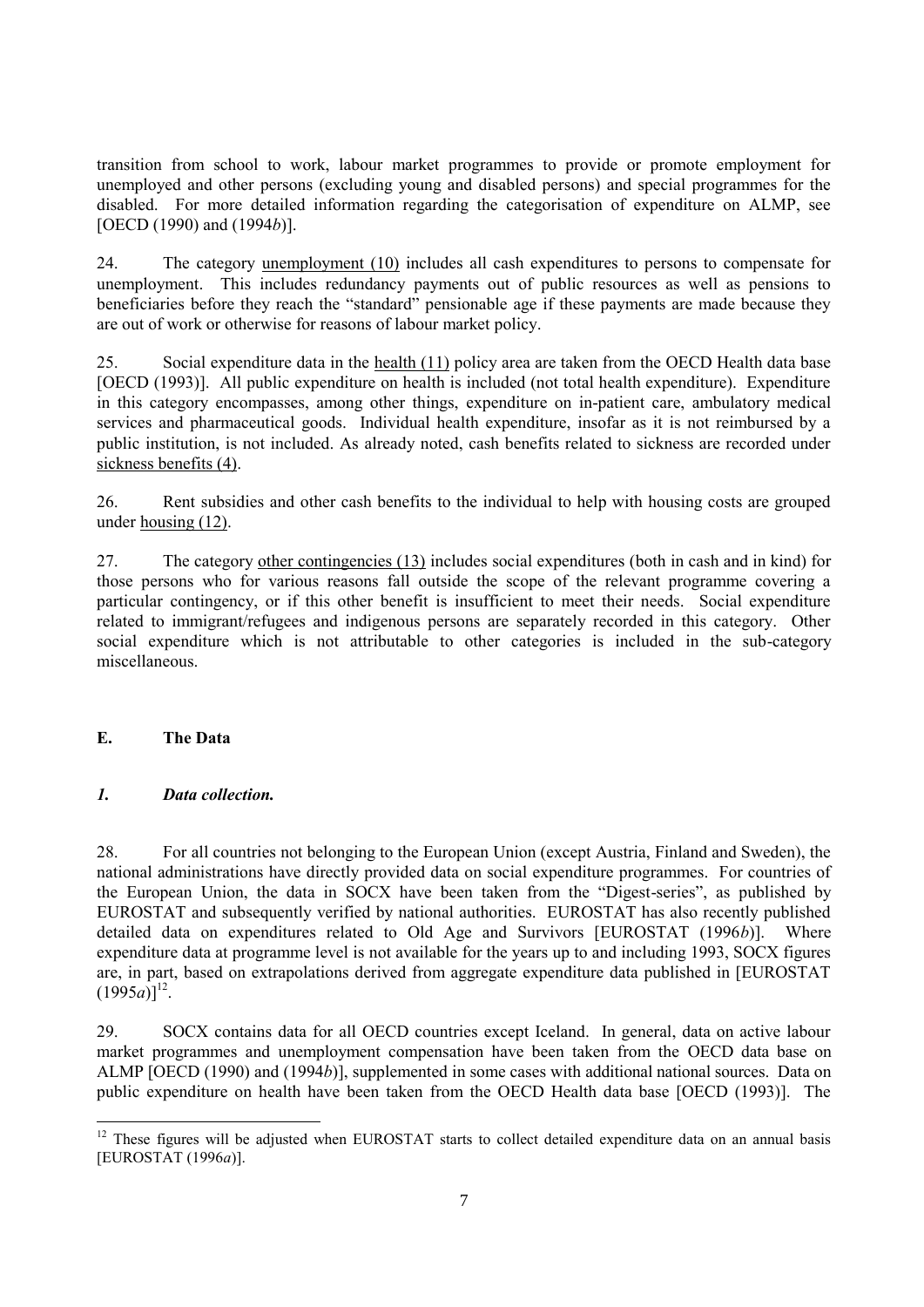consistency of the data taken from various sources has been verified to avoid double counting of social expenditures<sup>13</sup>. For a detailed description of sources, see Part II, notes and sources. For information concerning a particular programme, details can be found in Part III (the notes and sources to the detailed country tables).

30. Where information for some programmes is missing, the Secretariat has made estimates $14$ . The figures which are estimates, and policy area aggregates of which over 50 per cent of the expenditures are estimated, have been italicised (see the tables in Parts II and III of this publication).

31. Some national authorities have provided brief comments on particular data inadequacies (e.g. incomplete information regarding social expenditures made at lower tiers of government) or more general interpretative problems (the difficulties of comparing low-tax, low-benefit countries with high-tax, highbenefit countries). These qualifying statements have been attached to the relevant individual country tables in Part III of this publication.

### *2. General coverage*

 $\overline{a}$ 

32. There are significant differences in delivery arrangements across OECD countries. SOCX includes social expenditure data for all levels of government on a consistent basis (netting out transfers between levels of government, and covering local expenditure). However, the quality of the data varies across countries, in particular with respect to expenditures by lower tiers of government. For example, in Switzerland the "cantons" perform many functions which elsewhere are performed by central government. Some social welfare expenditures are administered by the "cantons" and are not currently available at the national level. Therefore, for those countries in a comparable situation, where the quality of the expenditure data at lower tiers of government is inadequate, (*e.g.* Australia, Canada, Japan and the United States), the reported expenditures are lower than actual government spending.

33. As noted in section C, SOCX presently includes only public expenditures. Social expenditures can be provided privately in the form of  $15$ :

- (i) Mandatory private social expenditures by employers;
- (ii) Non-mandatory private social expenditures by employers;
- (iii) Other non-mandatory private social expenditures.

34. Social insurance systems which are partly, or wholly, funded by employers, employees and the government are public expenditures. However, in some countries, public influence is extended further to institutions which may not immediately be regarded as being public. There is a grey area where the decision as to the classification of what is a public social expenditure programme is not clear-cut; certain

<sup>&</sup>lt;sup>13</sup> For example, the series on unemployment compensation in the data base on ALMP for the United Kingdom includes expenditures on housing benefit for the unemployed. However, the series on unemployment compensation in SOCX does not include the expenditures on housing benefit for the unemployed as this would constitute a double counting with the data on housing benefits.

 $14$  For some of the countries of the EU (excluding Austria, Finland and Sweden), there are no detailed programme-byprogramme expenditure data available for the most recent years regarding certain social policy areas. In co-operation with EUROSTAT, the OECD hopes to overcome this problem in the future. For the present publication, various supplementary sources have been used for recent years. Where supplementary sources were unavailable or incomplete, the Secretariat has made estimates for each relevant social policy area for these countries (see Parts II and III of this publication).

<sup>&</sup>lt;sup>15</sup> Individual contracts such as life-insurance policies are outside the sphere of what is regarded as "social" spending.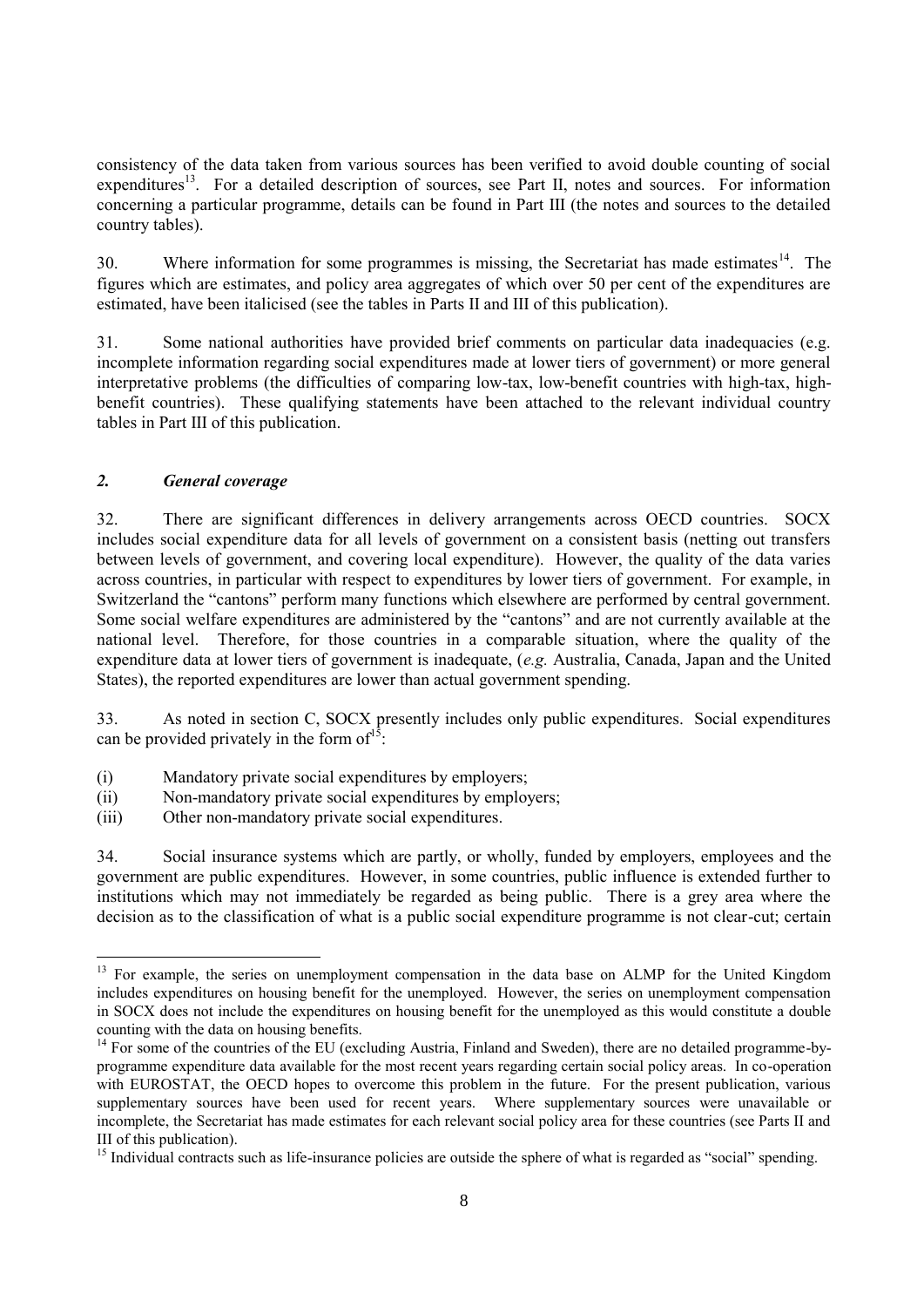characteristics of the programme may be private whereas other characteristics would point to classification as public<sup>16</sup>. For example, in France certain "régimes particuliers", such as  $ARRCO$  and  $AGIRC<sup>17</sup>$  have some of the characteristics of a private programme: they are financed out of contributions by employers and employees and the stipulations are based on a collective agreement. However, these programmes are not voluntary and are regarded as being public (here they are considered to be part of general government)<sup>18</sup>. Some Dutch pension arrangements in the private sector have public characteristics. Initially voluntary collective agreements which cover pension stipulations are often enforced on a whole industry by administrative extension, and can therefore be classified as mandatory, *i.e.* required by law, private social expenditures. However, the government has no control over the terms of the agreements (level of contributions, level of benefits or any obligation to cover deficits of any pension funds involved). These expenditures are not regarded as part of general government.

35. Another example of mandatory social expenditures by employers are continued wage payments in cases where an employee is temporarily incapacitated to work due to illness. In many countries, employers are legally required to continue wage payments at a specified rate during the initial weeks of sickness. Although the government stipulates the level of these payments and its duration, these expenditures are outside what is regarded as public since it is individual employers who make these payments<sup>19</sup> and the authorities are not financially liable in case of default<sup>20</sup>. Subsequent to this initial period of legally required sickness payments, employers often continue with wage payments because of stipulations in a collective agreement. These expenditures would be regarded as non-mandatory private social expenditures provided by employers<sup>21</sup>. Payments by private institutions (charities) such as the "Red Cross", are regarded as private social expenditures, and are also outside the present scope of SOCX. On the other hand, possible government subsidies to such institutions are regarded as public expenditures and are thus within the present scope of SOCX.

36. There are no comprehensive data on private social expenditures for all OECD Member countries. Therefore, the present scope of SOCX only includes public social expenditures. In some OECD countries the magnitude of private social expenditures is estimated to be considerable<sup>22</sup>. It is anticipated that future issues of this publication will include data on employer-provided social expenditures.

37. There are also limitations with respect to international comparisons which are related to the fiscal scope of benefits. The data in SOCX concern gross expenditures for all countries. At present, SOCX does not contain comprehensive information as to how, and the extent to which, governments

 $\overline{a}$ 

<sup>&</sup>lt;sup>16</sup> Moreover, the boundaries as to what is public or private may shift over time. For example, a substantial part of Dutch social expenditure programmes concerning sickness benefits has been privatised in the beginning of 1996 [Sociaal-Economische Raad (1995)].

<sup>17</sup> ARRCO stands for Association des Régimes de Retraites Complémentaires and AGIRC for Association Générale des Institutions de Retraite des Cadres. Both schemes are complementary mandatory schemes for employers affiliated to the national employers association, regarding managerial staff (AGIRC) and non-managerial staff (ARRCO).

<sup>&</sup>lt;sup>18</sup> The public contributions cover aid by the State to certain programmes in deficit, as well as the financing of programmes specific to public administration [INSEE (1995), p. 188].

 $19$  These payments are often made through non-autonomous employers' schemes [SNA (1993), section 8.63].

<sup>&</sup>lt;sup>20</sup> The available data for Belgium concern continued wage payments in case of illness through the Institut National d'Assurance Maladie Invalidité (INAMI), which is part of general government.

<sup>&</sup>lt;sup>21</sup> Private employer-provided benefits such as old-age cash benefits, continued wage payments in case of illness, maternity, etc. Although such expenditures are presently not included in SOCX, they are considered as social expenditures since they do not require the simultaneous provision of services of equivalent value in exchange.

 $22$  For example, in the United States private social welfare expenditures were estimated to amount to 13.7 per cent of GDP in 1992 [Social Security Administration (1995)].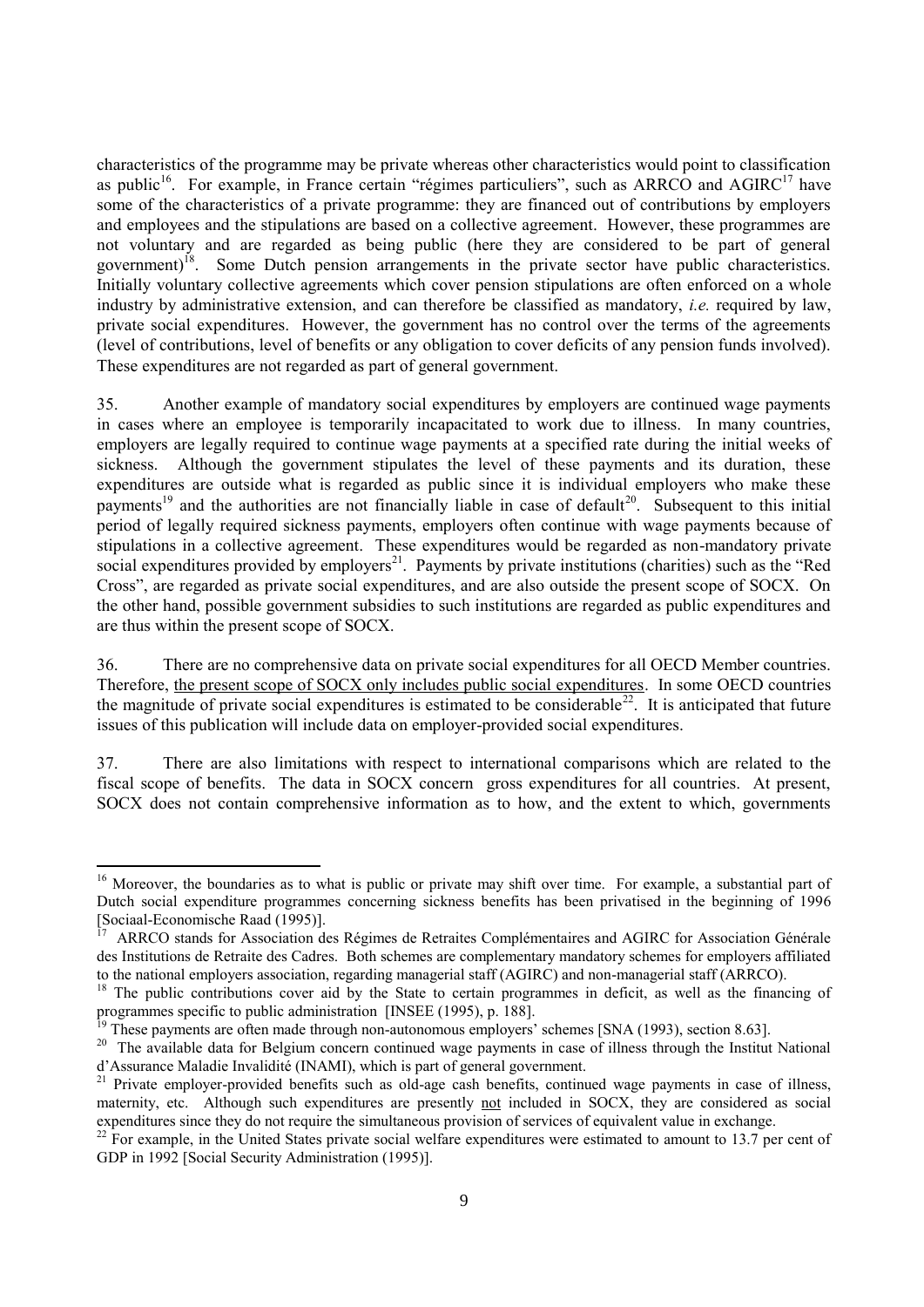pursue social policy objectives through the tax system (see Box  $1)^{23}$ . The social expenditure totals reported here are not corrected for differences in the tax system. In addition to direct taxes, indirect taxes will affect the value to the beneficiary at a given level of benefit. Therefore, it is not appropriate to use the data directly in this publication for analysis regarding the purchasing power of benefit claimants.

38. Only those tax credits which are refundable, and thus give a fixed entitlement to the recipient regardless of the taxable income of the recipient, are included in SOCX. For example, the United States Earned Income Tax Credit (EITC) is only available to low and moderate income workers who have earned income and meet specified adjusted income thresholds<sup>24</sup>. Other examples of refundable tax credits are the Child tax benefit programme in Canada and the Family support programme in New Zealand. These refundable tax credits are included in SOCX.

39. Some gaps in coverage of social expenditure in some countries restrict cross-country comparability. For example, there are no data available on the provision of services for elderly and disabled people(5) for Greece and Switzerland. Expenditure data on ALMP prior to 1985 are only available for Canada, Denmark, Finland, France, Luxembourg, the Netherlands, New Zealand, Spain, Sweden, the United Kingdom and the United States. The absence of information on expenditure in certain policy areas for various countries hampers a straightforward comparison of the calculated social expenditure aggregates.

### **F. Trends in Public Social Expenditure<sup>25</sup>**

 $\overline{a}$ 

40. The previous section illustrated with some examples the caveats encountered when directly comparing the social expenditure data in SOCX. Such "health warnings" regarding the levels of social expenditure are entirely appropriate since institutional characteristics, which vary from country to country, underlie the data in SOCX. It is more appropriate to compare trends in data series as they appear within a country-specific institutional framework.

41. The cross-country data on social expenditure are presented in Tables 1.1 to 3., and Chart 1, whereas the data on Gross Domestic Product (GDP) are presented in Table 4. All data presented concern the period 1980-1993, or 1980-1992 for Australia, Belgium, Japan, New Zealand and Switzerland. Data on Mexico are only available for the period 1985-1992. In Tables 1.1. to 1.3., the data presented are: total social expenditure (public), total public expenditure on health and non-health social expenditure as a percentage of GDP. Real growth rates for these three categories, expressed as percentage point changes from the previous period, are also presented. From these three tables, it appears that across the OECD area increases in social expenditure as a percentage of GDP have been in the range

 $23$  Another feature which affects the gross-net comparison of expenditure data is "figurative spending" regarding unemployment insurance as prevalent in, for example, Italy. Figurative spending means that those social security contributions not paid in periods of unintentional unemployment of the insured person are charged to general government in order to ensure present and future payment of benefits. This process does not actually involve a transfer from the government to households. These data have been included in SOCX in order to maintain consistency with the data for other countries which record expenditures before the deduction of taxes or social contributions (see Box 1).

 $24$  The computation of the credit level also depends on the number of dependent children.

 $25$  The Tables referred to in this section are in Part II of this publication.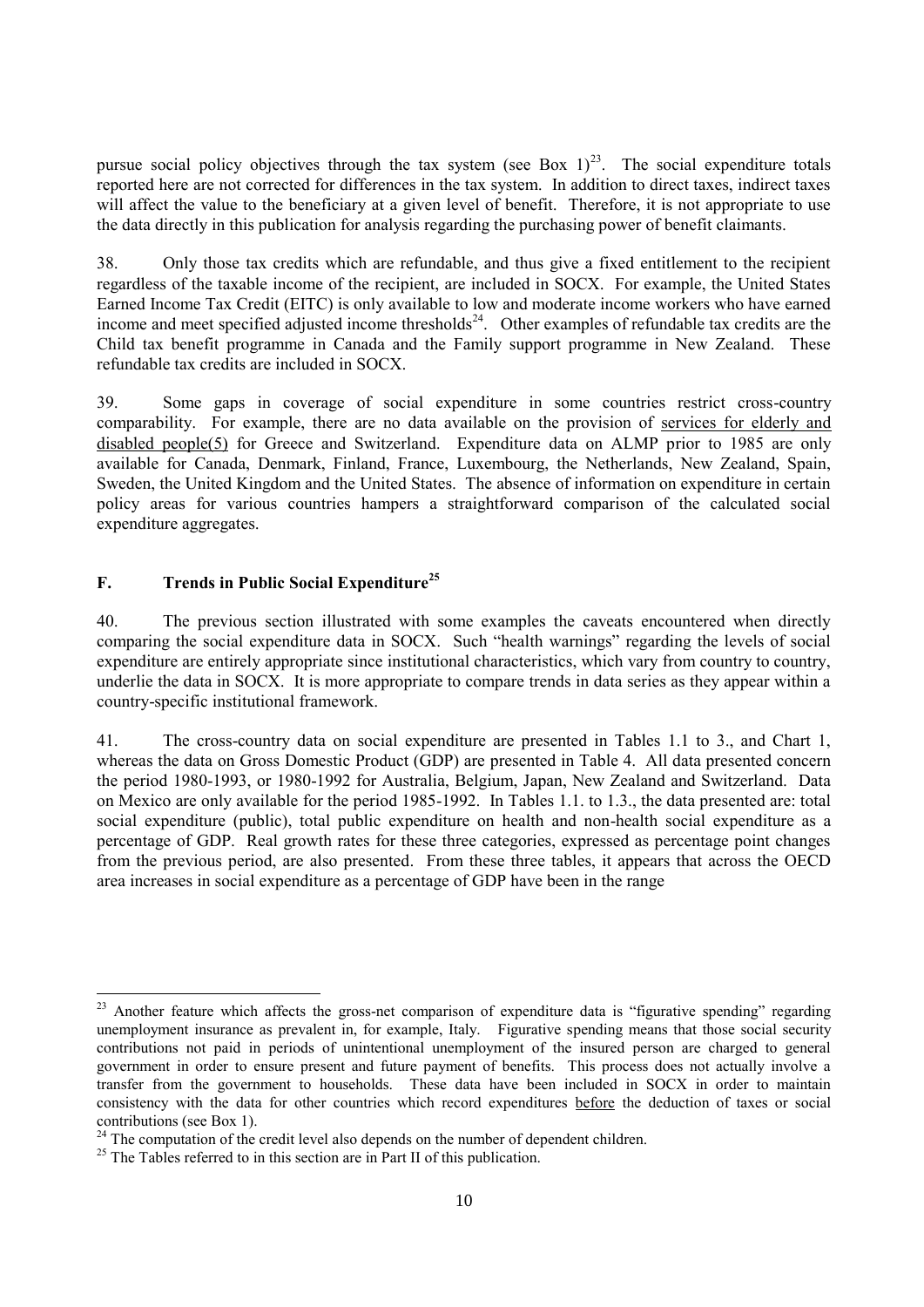### **Box 1 Taxes and social expenditure**

The data included in this publication refer to the *gross level of direct spending* by all levels of government for social purposes. However, they do not show net outlays, because they do not take account of the effects of the different tax treatments of social expenditures.

Consider two countries with a cash benefit. In one country, \$50 per week is paid to recipients and this is not taxed. In the other, \$100 is paid but it is taxed at a rate of 50 per cent. Hence of the \$100, \$50 will be paid back to government. The net cost to government in both cases is \$50. But in the former case, gross direct expenditure (as is recorded in the data base) on the benefit is \$50; in the latter it is \$100.

In addition to the direct social expenditures recorded in this publication, it is therefore possible to define other measures of social expenditures. The failure to tax the benefit in the example given above is a form of "fiscal benefit" or "tax expenditure". A more complete coverage of the "effort" which is put into pursuing social ends might be found by calculating these fiscal benefits as well as gross direct social expenditures. Hence, when comparing the two countries in the example above, one country would be found to have gross direct expenditure of \$100 whereas the other would have a gross direct expenditure of \$50 plus a fiscal benefit expenditure. (There are various ways of calculating tax expenditures, one of which -- the Outlay Equivalent measure -- would give a value of the fiscal benefit of \$50 in this case. Other, more commonly used methods would give a somewhat lower figure).

A further measure of social expenditure could be found by subtracting all tax paid on cash transfers, so getting a figure for direct expenditures net of tax. In the example given above, the net direct social expenditure would be \$50 in each case.

Attempts have been made to adjust gross direct expenditures in various ways in order to get an expenditure estimate which shows net outlays. The table below reports the results of one such study. The Netherlands has a much greater gross direct expenditure than the other two countries. However, it uses fewer tax concessions and collects taxes on cash transfers more than Germany and the United Kingdom. Direct social expenditure differs across these countries far more than appears to be the case after making adjustments reflecting different tax treatments.

| Table D.T. Social Experiencie in 1770 as a percentage of GDT |                 |                 |                |
|--------------------------------------------------------------|-----------------|-----------------|----------------|
|                                                              | western Germany | The Netherlands | United Kingdom |
|                                                              |                 |                 |                |
| Expenditure                                                  | 27.0            | 32.2            | 22.7           |
| Direct Social                                                |                 |                 |                |
| <b>Fiscal Social</b>                                         | 1.9             | 1.2             | 2.0            |
| <b>Benefits</b>                                              |                 |                 |                |
| Tax on Direct Social                                         | $-1.7$          | $-5.1$          | $-0.2$         |
| Expenditure                                                  |                 |                 |                |
| Net total Social                                             | 27.2            | 28.3            | 24.5           |
| Expenditure                                                  |                 |                 |                |

Table B.1. Social Expenditure in 1990 as a percentage of GDP

 Source: *Social Zekerheid: Stelsels en Regelingen in Enkele Europese Landen* (1995), Einerhand, M., Kerklaan, M., Metz, H. Siegelaar, E. and Vliegenthart, M., Ministerie van Sociale Zaken en Werkgelegenheid, the Hague.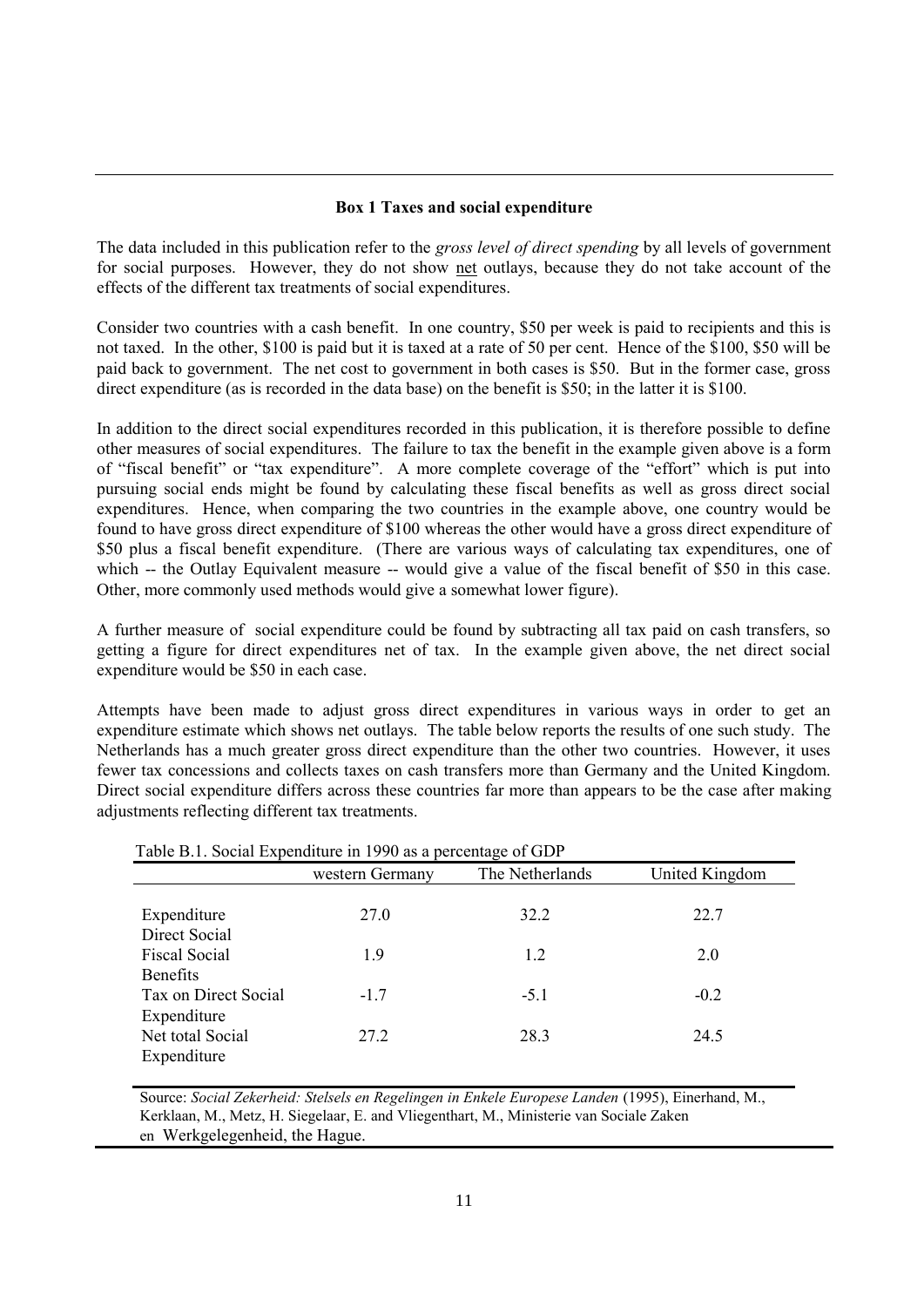of 2 to 6 percentage points over the period 1980-1993<sup>26</sup>. Over the reference period, social expenditure as a percentage of GDP increased by less than 2 percentage points in Belgium, Ireland, Japan<sup>27</sup> and the Netherlands, and actually fell in western Germany<sup>28</sup>. During the same period the social expenditure to GDP ratio grew by more than 6 percentage points in Canada, Finland, France, Greece, Italy, Norway, Spain, and Sweden. For the period after 1985, substantial increases in the social expenditure to GDP ratio occurred only in Finland, Norway and Sweden (12, 9 and 6.5 percentage points, respectively). Social expenditure relative to GDP actually fell in Belgium, western Germany and Ireland.

42. There is a positive relationship between GDP growth and growth in social expenditure. This is unsurprising as much social spending is wage-related, and wage growth is likely to be closely linked with the growth in the economy. Also, the level of some cash benefits is *de facto* or *de jure* related to the level of wages. There is substantially more variation in the real value of social expenditures compared with the relative stability of the expenditure-GDP ratio, reflecting the divergent economic growth experiences of OECD Member countries. Particularly large real increases in social expenditure took place between 1980 and 1985 in Greece, and between 1986 and 1991 in Portugal. The rapid increases in Finland and Sweden in the beginning of the 1990s are due to the recession with declining GDP and increasing unemployment. The countries which experienced relatively minor increases in the expenditure to GDP ratio (Belgium, western Germany, Ireland, Japan and the Netherlands) experienced - like the other countries - nearcontinuous real annual growth over the whole sample period.

43. There is considerable variation in patterns of public expenditure on health relative to GDP across the OECD Member countries (Table 1.3.). Belgium, Canada, Finland, France, Luxembourg, Spain and the United States experienced an increase in public expenditure on health vis-à-vis GDP exceeding 1 percentage point, and in all these countries, the rise appeared to be most pronounced in the period after 1985. From 1980 to 1993, public expenditure on health relative to GDP decreased by almost 2.5 per cent in Sweden, while a comparable downward trend in Ireland ended at the beginning of the 1990s. In 1993<sup>29</sup>, public expenditure on health is within the range of 5 to 8 percentage points of GDP in all countries, except Mexico. There is much more variation in the levels and trends regarding non-health social expenditures (Table 1.2. and Chart 1). During the period 1985-1993, the ratio of public expenditure on health to total social expenditure declined by more than 2 percentage points in Australia, Finland, Norway, Portugal, Sweden, and Turkey, while the most notable increase - exceeding 5 percentage points - was in the United States (Table 3.)

44. Large decreases in non-health social expenditures relative to GDP of about 2 percentage points occurred in Belgium and Ireland in the period 1986 to 1993 (1992 for Belgium). The most notable increases in non-health social expenditures were in Finland, Norway and Sweden. Non-health expenditures in Norway have increased without interruption: about 10 per cent over the whole sample period.

l

 $26$  Fluctuations in total social expenditure as a percentage of GDP can be related to: abolition or inception of social expenditure programmes; changes in the number of beneficiaries of a social expenditure programmes; changes in the generosity of social expenditure programmes; a change in the ratio of public social expenditures to private social expenditures; the phase of the business cycle and changes in the demographic composition of a population. A clear causal relationship between one (or more) of these factors and fluctuations of the social expenditure totals cannot always be made.

 $^{27}$  Data for Belgium and Ireland on ALMP are not available for the period prior to 1985 (1987 for Japan).

<sup>&</sup>lt;sup>28</sup> Germany refers to the Federal Republic of Germany after the unification of Germany and western Germany refers to the Federal Republic of Germany before the unification of Germany.

<sup>&</sup>lt;sup>29</sup> 1992 for Australia, Belgium, Japan, Mexico, New Zealand and Switzerland.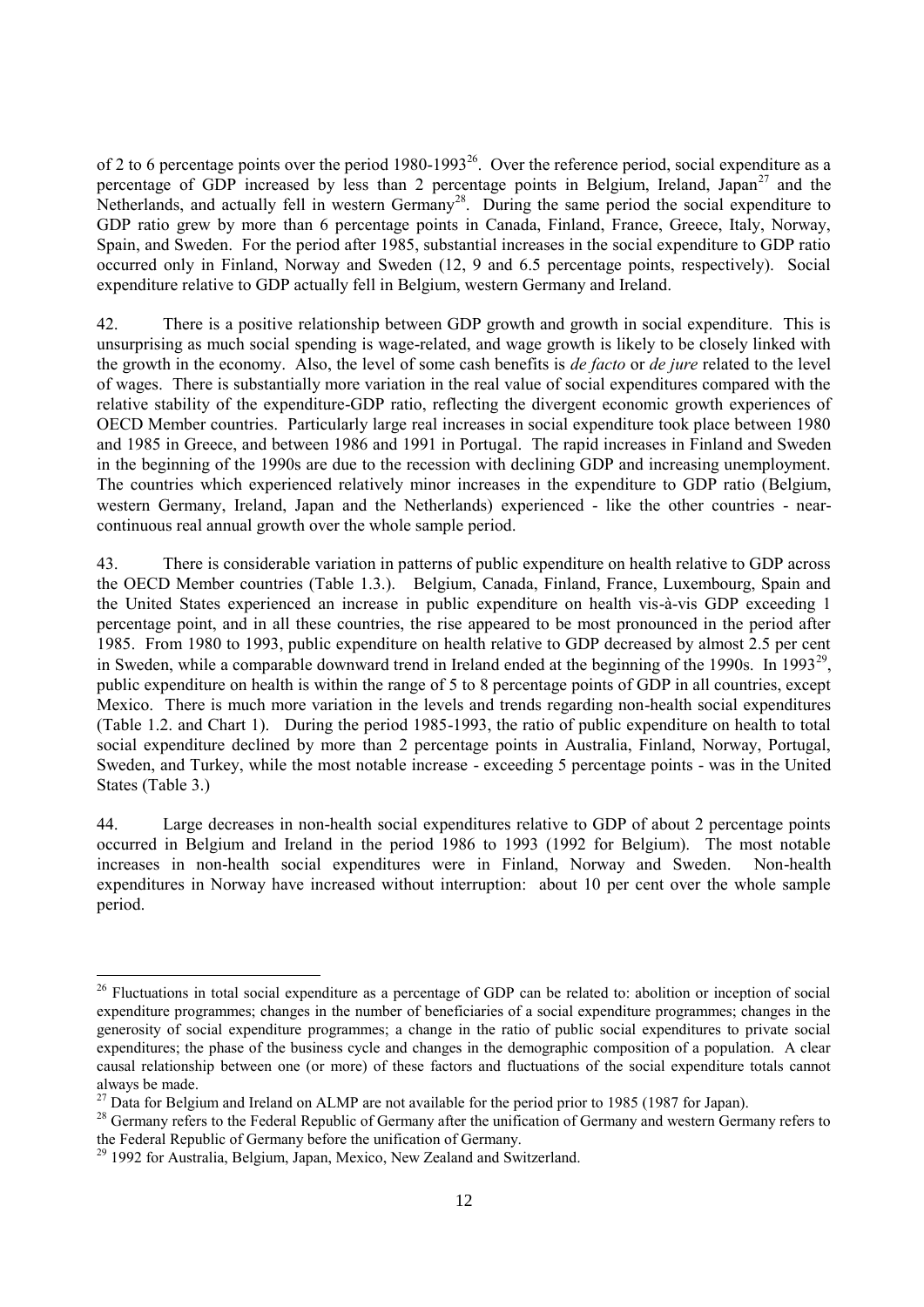45. Tables 2.1. to 2.12. present social expenditure per social policy area as a percentage of GDP as well as the relevant real annual growth rates. The increase in non-health expenditures in Norway can be linked with increases in expenditures in many policy areas: old-age cash benefits, disability cash benefits, expenditures on services for elderly and disabled people, family cash benefits and services as well as expenditures on ALMP and unemployment compensation. In contrast, the surge in non-health expenditures relative to GDP in Finland and Sweden at the beginning of the 1990s is closely related to fluctuations in aggregate demand (Tables 2.9., 2.10. and 4.).

46. Even within a country-specific context, changes in legislation reflecting changing public social policy objectives can induce a marked increase in spending in the context of a social expenditure programme within a relatively short period of time. In Austria for example, because of changed eligibility criteria and increased generosity, spending on maternity and parental leave ("Karenzurlaubsgeld") almost doubled from 1991 to 1992<sup>30</sup>. However, unlike expenditure on unemployment compensation, and to a lesser extent ALMP, expenditure in other social policy areas is generally not susceptible to much short-run variation (Chart 1).

### **G. The Future of SOCX**

l

47. Institutional changes and social welfare reforms occur all the time and hamper the collection of perfectly consistent time-series in the field of social expenditure. For this reason alone, the development of SOCX is an ongoing process. In addition to this intrinsic process of development, SOCX will be extended to cover other social expenditures. Initially, the Secretariat will concentrate on gathering comprehensive information on private social expenditures, in particular, employer-provided benefits. Also, indicators which adjust for institutional and fiscal differences across countries will be developed.

48. In the future, it is the Secretariat's intention to add data concerning expenditures on education, the financing of social expenditure and the number of beneficiaries and benefits will be collected. Efforts will also be made to improve coverage of social expenditures at lower tiers of government. Finally, information on new Member states of the OECD and countries in Central Europe will be included.

<sup>&</sup>lt;sup>30</sup> Another example is Japan - see Chart 1 - where expenditures on disability cash benefits increased because of the pension reform in 1985 [Social Insurance Agency Japanese Government (1995), p. 61].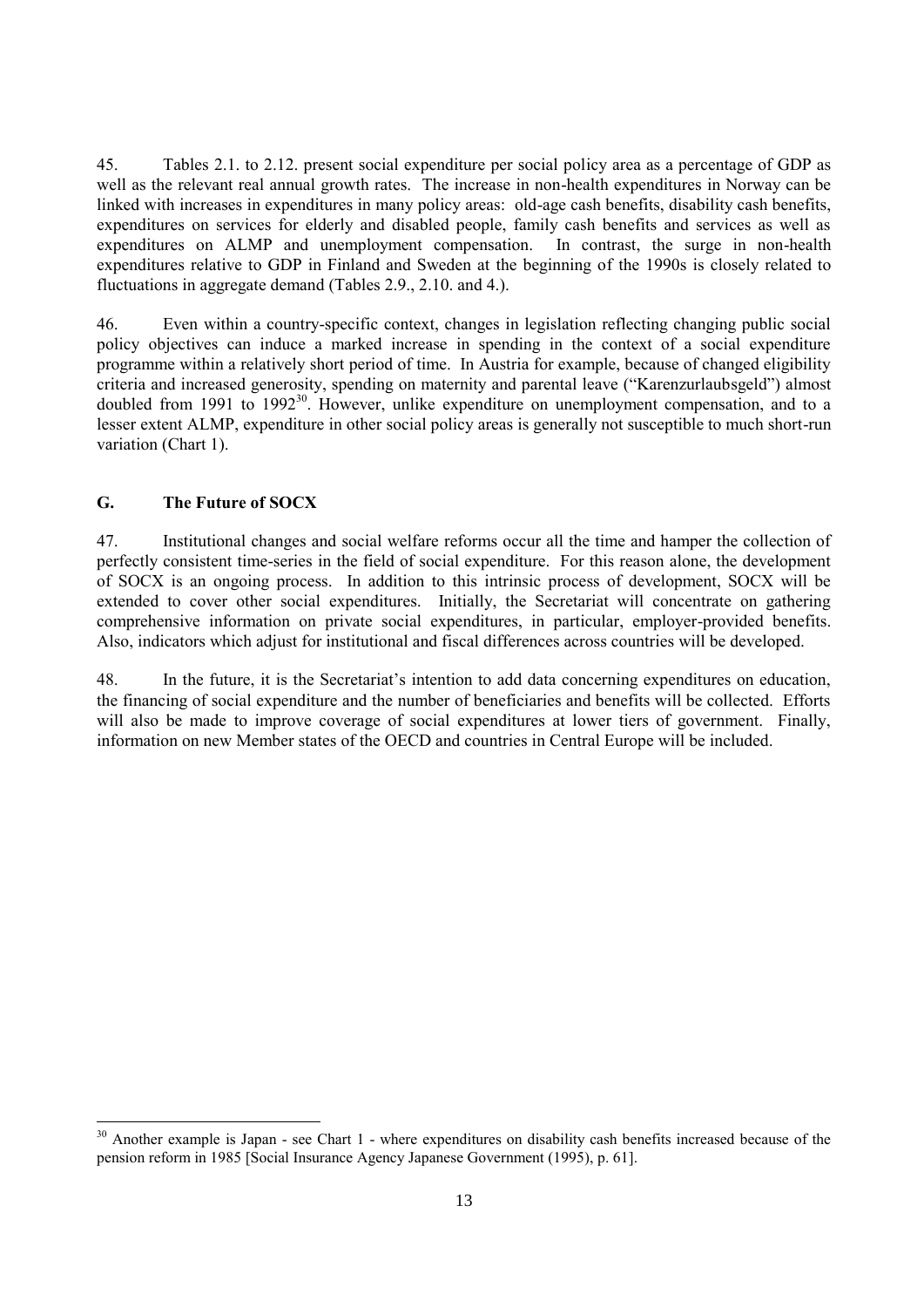### **ANNEX 1. RELATIONSHIP WITH ESSPROS - CATEGORISATION OF DATA**

A1. The present scope of SOCX is somewhat different from that of the revised core system of ESSPROS, *i.e.* the European System of Social Protection Statistics (Table 1.1.). Nonetheless, satisfactory implementation of both systems requires the collation of data at programme level $3<sup>1</sup>$ .

A2. The main difference in presentation relates to the classification structures used by the two organisations<sup>32</sup>. However, data collated according to SOCX can be re-grouped into the main ESSPROS functions: a concordance between the two is attached (Table 1.1.).

A3. The extent to which the ESSPROS classification can be implemented is limited by the availability of detailed information within each programme. ESSPROS requires that programme expenditure be allocated by function<sup>33</sup> (old age, survivors, etc.). The classification system adopted for SOCX provides for this disaggregation to be recorded, so that the ESSPROS categories can be derived in all cases in which the data required are available $34$ .

A4. With respect to expenditures, the two systems are basically the same except for classification categories and the scope of social expenditure.

 $\overline{a}$ 

<sup>&</sup>lt;sup>31</sup> Within the sphere of ESSPROS, the definition of a "social benefit" is equivalent to a social expenditure programme. If, and only if, a "social protection scheme" [EUROSTAT (1996*a*), forthcoming] concerns the provision of one "social benefit", a "social protection scheme" is effectively equivalent to a social expenditure programme.

<sup>&</sup>lt;sup>32</sup> SOCX does not presently apply a grouping of expenditures - whether by "social protection schemes" or social expenditure programmes - regarding the following disaggregations: compulsory versus voluntary; contributory versus non-contributory; and basic versus supplementary.

<sup>&</sup>lt;sup>33</sup> Definitions within SOCX are not specifically related to a functional framework as used in ESSPROS, as this is not regarded as appropriate for use in the wider group of countries covered by the OECD.

<sup>34</sup> In contrast to ESSPROS, SOCX categorises supplements for dependants (*e.g.,* children) paid in the framework of a particular programme (for example a supplement for dependants to disability pension) in the relevant social policy area: *e.g.,* disability cash benefits (2).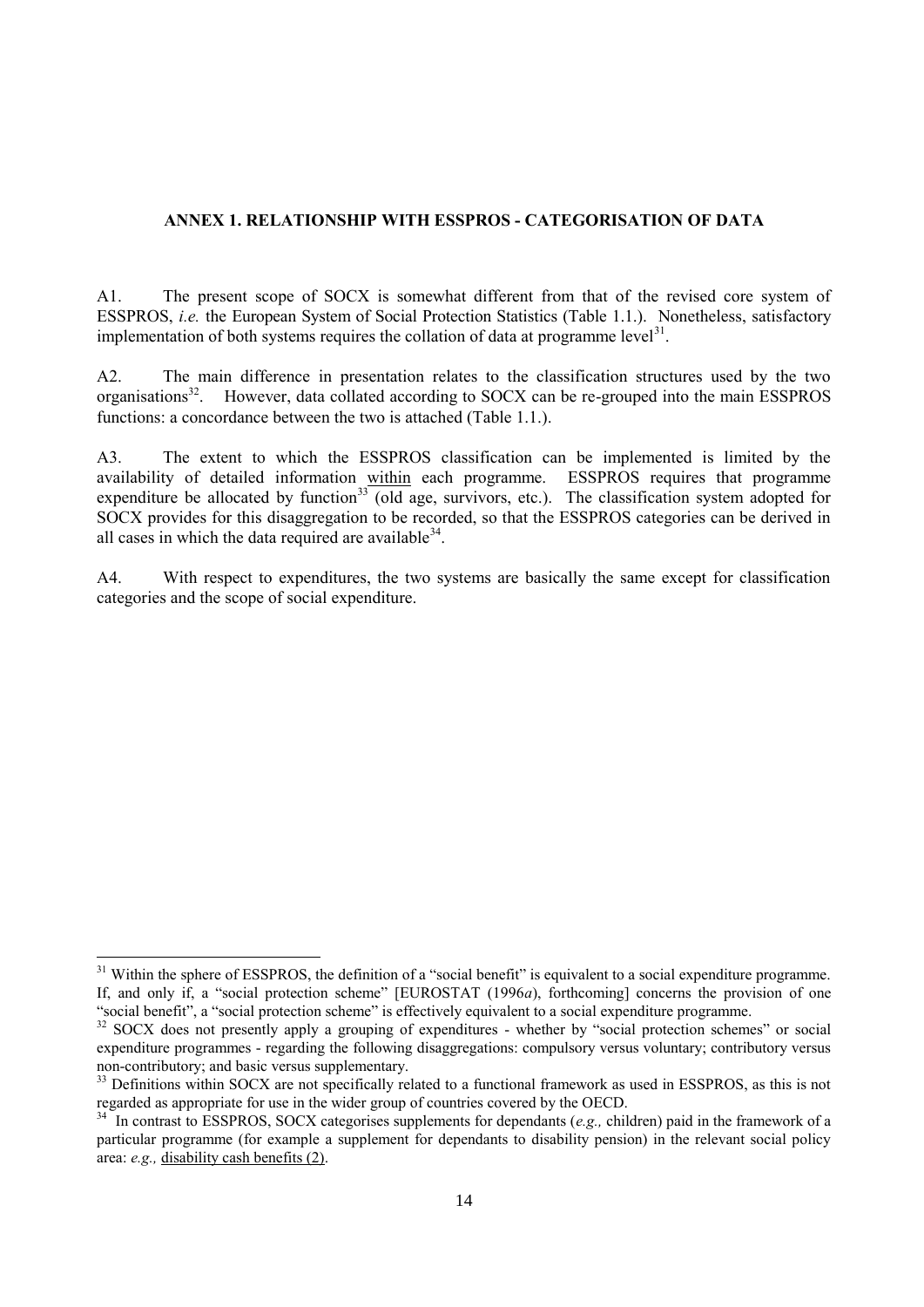Table 1.1. Differences in categorisation between SOCX and the provisional revised core system of ESSPROS.

| Expenditures                                | <b>SOCX</b>                           | <b>ESSPROS</b>                                        |
|---------------------------------------------|---------------------------------------|-------------------------------------------------------|
| All<br>non-public<br>social<br>expenditures | Not in SOCX                           | Included in<br>core<br>system<br>of<br><b>ESSPROS</b> |
| Auxiliary<br>expenditures<br>for            | Categorised with the relevant         | Family/Children function                              |
| child<br>dependants<br>(e.g.                | programme according to social         |                                                       |
| supplements<br>old-age<br>to                | policy<br>Old-age<br>areas:<br>cash   |                                                       |
| pensioners)                                 | benefits, Disability cash benefits,   |                                                       |
|                                             | Sickness benefits, Survivors and      |                                                       |
|                                             | Unemployment.                         |                                                       |
| Occupational<br>and<br>injuries             | 3.<br>Occupational<br>injury<br>and   | Disability<br>function/<br><b>Sickness</b>            |
| diseases $(cash)^1$                         | disease                               | function                                              |
| Sickness benefits (cash)                    | Sickness benefits<br>$\overline{4}$ . | Sickness function                                     |
| In-kind benefits<br>for<br>old-age          | 5.<br>Services for elderly<br>and     | Old age function                                      |
| pensioners                                  | disabled people                       |                                                       |
| In-kind benefits for disability             | Services for<br>elderly<br>5.<br>and  | Disability function                                   |
| pensioners                                  | disabled people                       |                                                       |
| Maternity and parental leave                | Family cash benefits<br>7.            | Family/children function                              |
| In-kind family benefits                     | 8.<br>Family services                 | Family/children function                              |
| <b>Employment promotion measures</b>        | 9.<br><b>ALMP</b>                     | Not in core system of ESSPROS <sup>2</sup>            |
| Benefits to promote employment              | 9.<br><b>ALMP</b>                     | Disability function                                   |
| of<br>disabled<br>(e.g.<br>sheltered        |                                       |                                                       |
| workshops)                                  |                                       |                                                       |
| Rehabilitation benefits (in kind)           | 9.<br><b>ALMP</b>                     | Disability function                                   |
| related to employment promotion             |                                       |                                                       |
| for the disabled                            |                                       |                                                       |
| Vocational training allowance               | 9.<br><b>ALMP</b>                     | Unemployment function                                 |
| Severance payments (redundancy              | 10. Unemployment (only when           | Unemployment function                                 |
| compensation) $3$                           | public)                               |                                                       |
| Public expenditure on health <sup>4</sup>   | 11. Health                            | Sickness function                                     |
| Housing cash benefits                       | 12. Housing                           | Housing function                                      |
| Low income                                  | Other contingencies<br>13.            | Social exclusion n.e.c. function <sup>5</sup>         |
| Indigenous persons                          | 13. Other contingencies               | Social exclusion n.e.c. function <sup>3</sup>         |

1. Except for various small miscellaneous cash benefits which cannot be separated from other cash payments and which are categorised under 2. Disability cash benefits.

2. With the exception of direct benefits recorded in the Unemployment function.

3. In ESSPROS severance payments theoretically include all payments when the employee is not at fault as regards the break-up of the labour contract. In practice only payments by the government and big private enterprises are recorded.

4. See Annex to EUROSTAT (1994), Digest of Statistics on Social Protection in Europe, Volume 5: Sickness, Luxembourg, and OECD (1993), *OECD Health Systems: Facts and Trends*, Paris.

5. "n.e.c." stands for not elsewhere classified.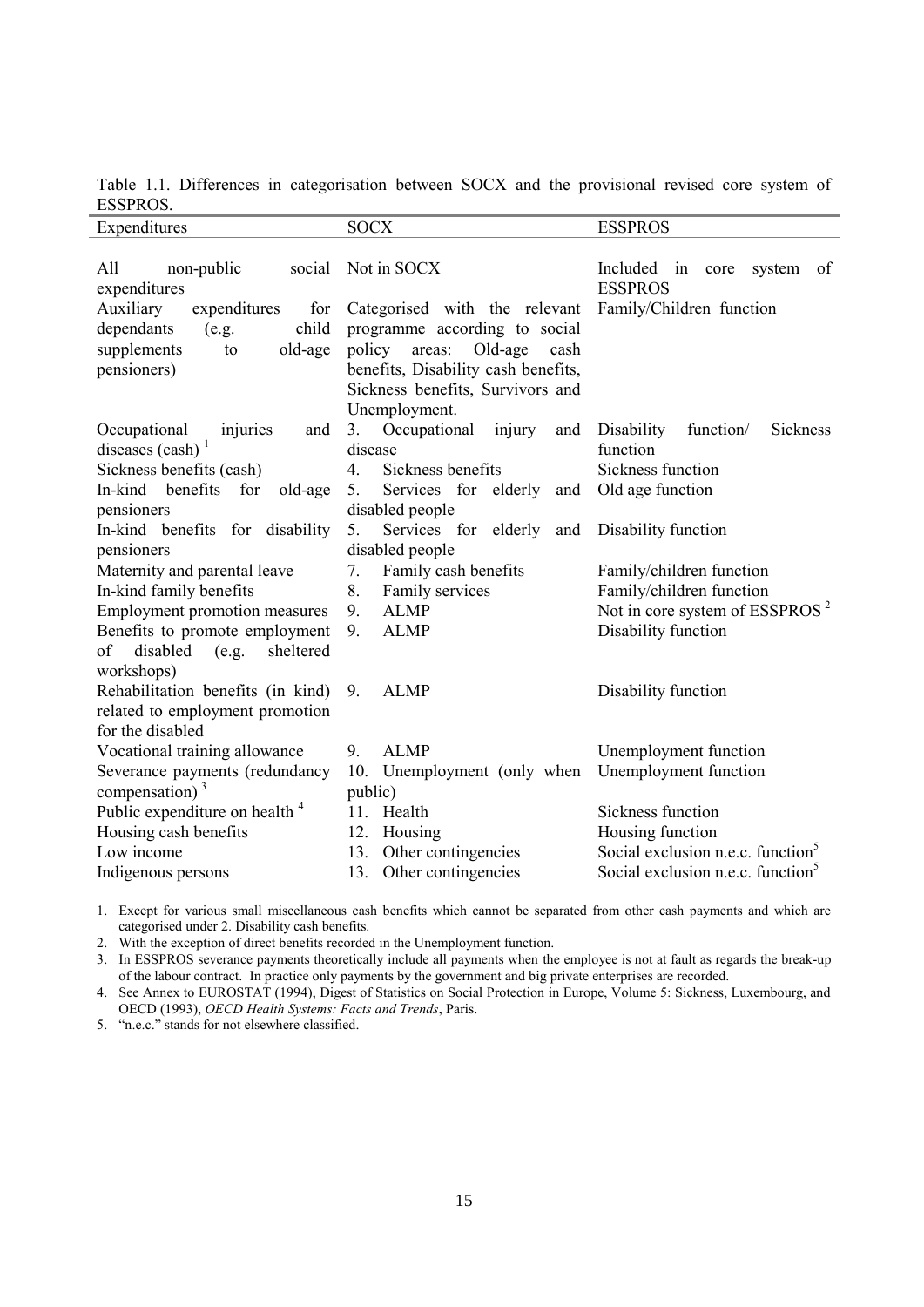#### **BIBLIOGRAPHY**

- Einerhand, M., Kerklaan, M., Metz, H. Siegelaar, E. and Vliegenthart, M. (1995), *Social Zekerheid: Stelsels en Regelingen in Enkele Europese Landen*, Ministerie van Social Zaken en Werkgelegenheid, the Hague.
- EUROSTAT (1995*a*), *Social Protection Expenditure and Receipts 1980-1993*, Luxembourg.
- EUROSTAT (1995*b*), *Digest of Statistics on Social Protection in Europe, Volume 5,: Sickness*, Luxembourg.
- EUROSTAT (1996*a*), *Revised ESSPROS Manual*, Luxembourg (forthcoming).
- EUROSTAT (1996*b*), *Digest of Statistics on Social Protection in Europe, Old Age and Survivors 1980 - 1993*, Luxembourg (forthcoming).
- INSEE (1995), *Comptes et Indicateurs Économiques*, (Rapport sur les comptes de la Nation 1994), Paris.
- OECD (1985), *Social Expenditure 1960-1990: Problems of Growth and Control*, Paris.
- OECD (1988), *The Future of Social Protection*, Paris.
- OECD (1993), *OECD Health Systems: Facts and Trends*, Paris.
- OECD(1994a), *New Orientations for Social Policy*, Paris.
- OECD(1994*b*), *Employment Outlook*, Paris.
- Sociaal-Economische Raad (1995), *Kabinetsvoornemens ZW, AAW, WAO*, The Hague.
- Social Insurance Agency Japanese Government (1995), *Outline of Social Insurance in Japan 1994*, Yoshida Finance & Social Security Law Institute, Tokyo.
- SNA (1993), *System of National Accounts 1993*, CEC-EUROSTAT, IMF, OECD, UN and the World Bank, Brussels/Luxembourg, New York, Paris, Washington, D.C.
- Social Security Administration (1995), *Annual Statistical Supplement 1995*, to the Social Security Bulletin, Washington, D.C.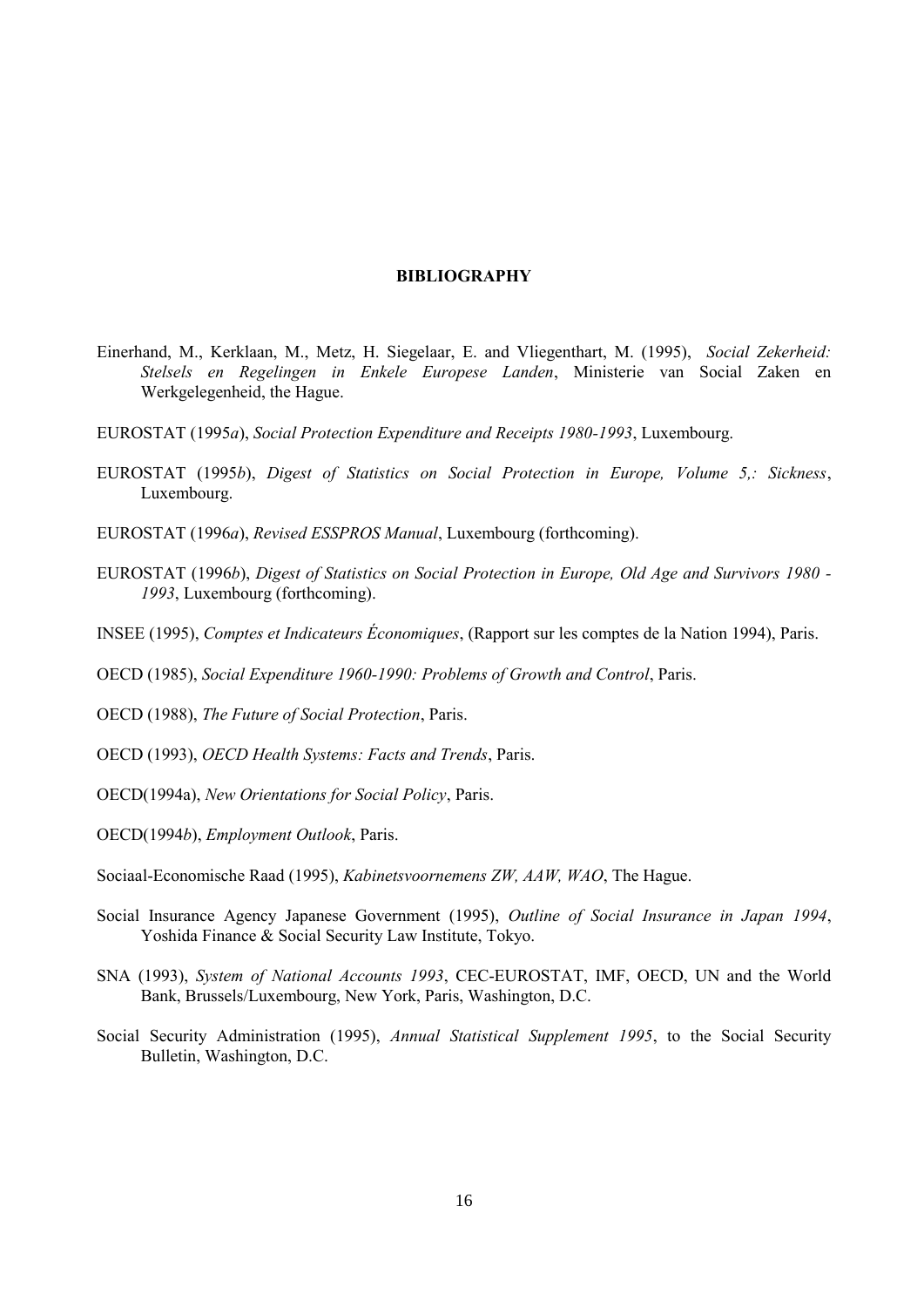## **PART II. COMPARATIVE COUNTRY TABLES AND CHARTS**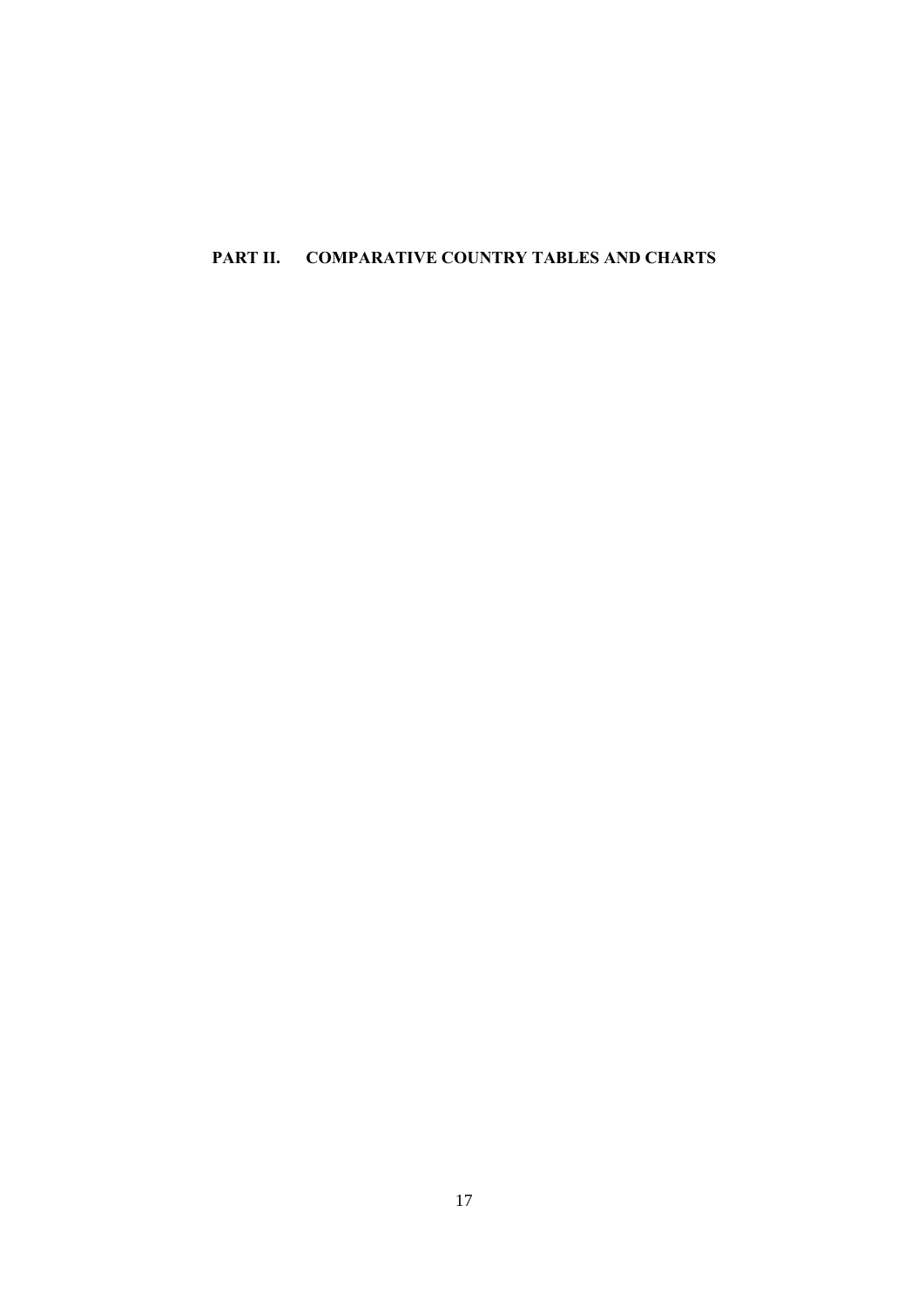### Conventional Signs

- .. Data not available.
- Nil or less than half of the last digit used.
- : Included elsewhere.
- $\leq$  Not applicable.
- . Decimal point.
	- Break in series (defined as a significant change in data availability).

*The figures which are estimates, and policy area aggregates of which over 50 per cent of the expenditures is estimated, are in italics.*

#### General Note

 $\overline{a}$ 

In Tables 1.1. to 2.12., the expenditures are expressed as a percentage of Gross Domestic Product. Also presented are real annual growth rates: *i.e.* percentage point changes from the previous period.

SOCX contains data for all OECD countries except Iceland.

Germany refers to the Federal Republic of Germany after the unification of Germany and western Germany refers to the Federal Republic of Germany before the unification of Germany. Social expenditure for Germany is presented as from 1991. Detailed social expenditure data is presented for western Germany as from 1980.

Data for Mexico are available from 1985 onwards

Social expenditure data for Switzerland are only available for 1980, 1985, 1990 and 1992.

Comprehensive social expenditure data for Austria are only available for 1980, 1985, 1990-93.

Detailed information on the sources and estimates can be found in either the notes and sources to Part II or, when it concerns information at the programme level, in the notes to the individual country tables in Part III.

The recording period with respect to the social expenditure data is not the same for each country. Most countries report data by calendar year (1 January to 31 December), except for Australia, Canada, New Zealand, Japan, the United Kingdom and the United States where the data reported pertain to a financial year which differs from the calendar year. In accordance with OECD statistical practice, for Australia and New Zealand the financial year refers to the period 1 July to 30 June. For example, the 1990 data recorded in SOCX for Australia and New Zealand refer to the period July 1990 to June  $1991^{35}$ . Analogously, the 1990 data recorded in SOCX on the United States refer to the period October 1989 to September 1990. For Canada, Japan and the United Kingdom the reported data in SOCX for 1990 refer to April 1990 to March 1991. For those tables and graphs where GDP and the GDP deflator have been used, it has been done in such a manner that it matches the relevant quarters of the financial year. For all other countries GDP data refer to calendar years.

<sup>&</sup>lt;sup>35</sup> The 1989 data on New Zealand in SOCX refers to the period April 1989 to March 1990. The national authorities of New Zealand regard the period April 1989 to March 1990 as financial year 1990. The national authorities of Australia and New Zealand regard the period July 1990 to June 1991 as financial year 1991.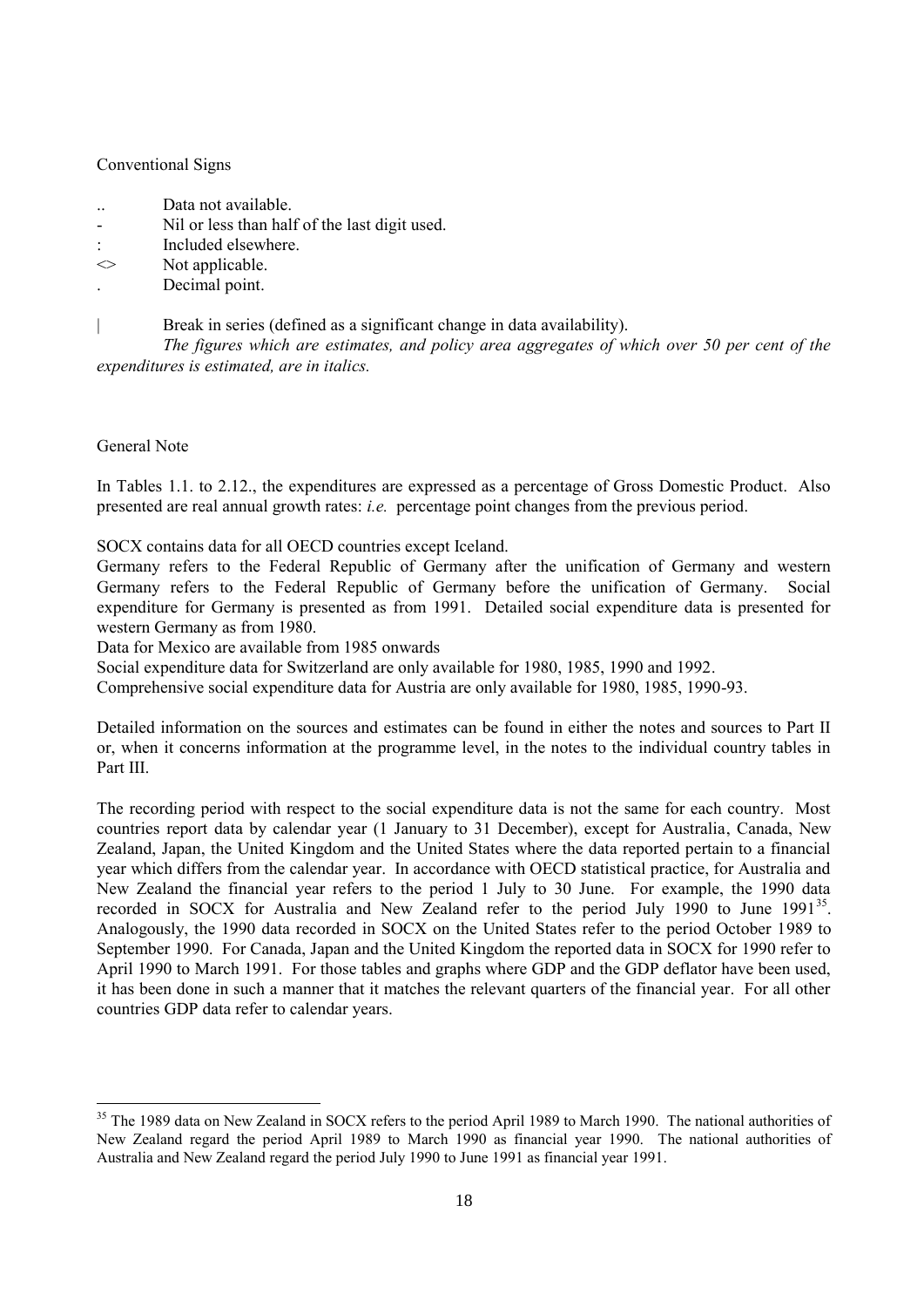#### Notes and Sources to the Comparative Tables and Charts

The notes and sources in Part II refer only to expenditure data at social policy area level as presented in the previous tables. Whenever estimates have been made and/or data have been obtained at a programme level, reference is made to the notes and sources which are attached to the individual country tables presented in Part III.

#### A Expenditure on ALMP, Unemployment, and Public Expenditure on Health

Data **from 1985 onwards** (1986 for *New Zealand, Portugal*, *Spain* and the *United States*) on ALMP (9) and unemployment (10) are taken from the OECD data base on Labour Market Programmes, as at January 1996, except for:

*Germany and western Germany<sup>36</sup>:* for western Germany the data from the OECD data base on Labour Market Programmes only extend to 1990. The annual growth rates of the series "beschäftigungsforderung and Arbeitslosigkeit" (Sozialbudget insgesamt) taken from [Federal Ministry of Labour and Social Affairs (1994), *ESSOSS 1993*], were applied to extend the western German ALMP and unemployment series to 1993; *Ireland*: the ALMP-series was extended from 1991 to 1993 by applying the growth rate of the previous period on the relevant observations;

*Japan*: the data on unemployment are consistent with both the ALMP data base as at January 1996 and data as published in [Social Development Research Institute, *The Cost of Social Security in Japan*, (various issues)].

The expenditure data on health (11) are taken from the OECD Health data base, as at January 1996, except for:

*Germany and western Germany*: the expenditure data are on western Germany only. In order to obtain a series on public expenditure on health for Germany, the series "krankheit" (Sozialbudget insgesamt) were taken from [Federal Ministry of Labour and Social Affairs (1994), *ESSOSS 1993*]. The ratio "krankheit"/public expenditure on health for western Germany was multiplied with the "krankheit" series for Germany, giving values for total public expenditure on health for Germany;

*Mexico*: the data are supplied by Secretaria del Trabajo y Prevision Social.

GDP data are taken from the OECD Analytical Data Base, as at January 1996.

#### B Other Policy Areas for Twelve Countries of the European Union

Except for the data as under A, for the twelve countries of the European Union (*Belgium*, *Denmark, France, Germany (and western Germany), Greece, Ireland, Italy*, *Luxembourg*, the *Netherlands, Portugal, Spain*, and the *United Kingdom*) data have been provided by EUROSTAT. The sources for each social policy area are described below.

#### Old age cash benefits (1)

Data for the years 1980 to 1993 (1992 for *Belgium*), are taken from [EUROSTAT (1996), *Digest of Statistics on Social Protection in Europe, Old Age and Survivors 1980 - 1993*, Luxembourg].

#### Disability cash benefits (2)

l

For the years 1980-1990 (1988 for *Belgium*, 1989 for *Greece* and *Spain*, and 1981-1988 for *France*), data are taken from [EUROSTAT (1992), *Digest of Statistics on Social Protection in Europe, Volume 2: Invalidity / Disability*]. From 1991 onwards, data are also taken from national sources:

*Belgium*: the data for 1989-1992 were supplied by the Ministère des Affaires Sociales, de la Santé Publique et de l'Environnement;

*Germany and western Germany*: the series "Invalidität (allgemein)", (Sozialbudget insgesamt) are taken from [Federal Ministry of Labour and Social Affairs (1994), *ESSOSS 1993*];

*Ireland, Italy* and *the United Kingdom*: see the notes and sources in Part III.

#### Estimation procedure (all countries except *Belgium, Ireland, Italy* and *the United Kingdom):*

For the years 1980-1990, a ratio DB (SOCX disability cash benefits/(SOCX disability cash benefits + SOCX disability services)) is calculated. A 5-year average annual growth rate is applied to estimate the missing values for this ratio. For the years 1989-1993, the total disability series (EDB) is taken from [EUROSTAT (1995), *Social Protection Expenditure and Receipts 1980-1993*]. This series is multiplied with the ratio DB to obtain a series called EDBC. The annual growth rate of EDBC is used to obtain the values for total disability cash benefits (2) as in SOCX.

*France*: the 1980-1981 growth rate of the total invalidity series as taken from EUROSTAT was applied to the 1981 observation of the total disability cash series, giving an observation for 1980.

*Germany* and *western Germany*: for western Germany as above, except that the ratio DB is multiplied with the series "Invalidität (allgemein)", (Sozialbudget insgesamt). For the years 1991-1993, the ratio total disability cash benefits/"Invalidität (allgemein)", for western Germany was multiplied with the series "Invalidität (allgemein)" for Germany, so as to obtain total disability cash benefits (2) for Germany. *Ireland* and *the United Kingdom*: see notes and sources in Part III.

<sup>&</sup>lt;sup>36</sup> Germany refers to the Federal Republic of Germany after the unification of Germany and western Germany refers to the Federal Republic of Germany before the unification of Germany.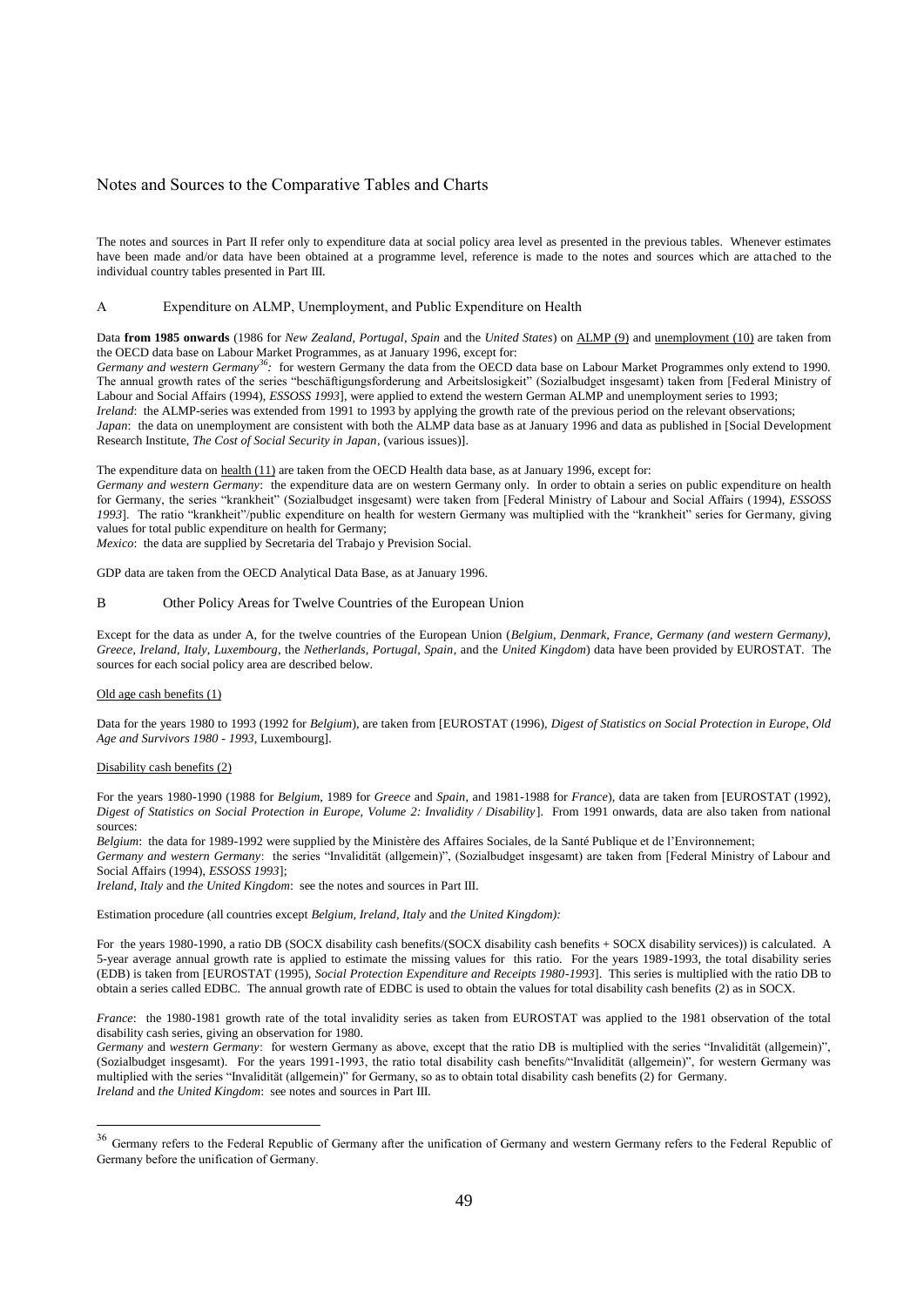*Italy*: for the years 1991 to 1993, the total of disability cash benefits under "previdenza" and "assistenza", less the in kind benefit "assistenza sociale". was applied to the annual growth rate of the previous years.

#### Occupational injury and disease (3)

For the years 1980-1993 data are taken from [EUROSTAT (1994), *Social Protection Expenditure and Receipts 1980-1992*], and [EUROSTAT (1995), *Social Protection Expenditure and Receipts 1980-1993*]. From 1989 onwards, data are taken from national sources for:

*Germany* and *western Germany*; the series "Arbeitsunfall und berufskrankheit (Sozialbudget insgesamt)" are taken from [Federal Ministry of Labour and Social Affairs (1994), *ESSOSS 1993*];

*Ireland*: the series "Occupational injury benefits" is taken from [Department of Social Welfare (1990) and (1994), *Statistical Information on Social Welfare Statistics*].

#### Sickness benefits (4)

For the years 1980-1991 (1990 for *Belgium* and *Greece*), data are taken from [EUROSTAT (1994), *Digest of Statistics on Social Protection in Europe, Volume 5: Sickness*]. From 1992 onwards, data are taken from national sources:

*Belgium*: the data up to 1992 were supplied by the Ministère des Affaires Sociales, de la Santé Publique et de l'Environnement;

*Germany* and *western Germany*: the series "Krankheit" (Entgeltfortzahlung im krankheitsfall) are taken from [Federal Ministry of Labour and Social Affairs (1994), *ESSOSS 1993*].

*Italy*: for the data up to and including 1993, see the notes and sources in Part III.

Estimation procedure (for all countries except *Belgium, Germany, western Germany, Ireland, Italy* and *Luxembourg,*):

For the years 1980-1991, total sickness is taken from [EUROSTAT (1995), *Digest of Statistics on Social Protection in Europe, Volume 5: Sickness*]. For the years 1980-1991, a ratio SB (SOCX sickness benefit/total sickness) is calculated; the remaining years until 1993 are estimated using a 5-year annual average growth rate. For the years 1992-1993, total sickness as taken from: [EUROSTAT (1995), *Social Protection Expenditure and Receipts 1980-1993*] is multiplied with the ratio SB to obtain the missing values for total sickness benefit (4) in SOCX.

*Germany* and *western Germany*: for western Germany (1980-1991), a ratio SB was calculated by dividing the series sickness benefits as in SOCX by the series "krankheit" (Entgeltfortzahlung im krankheitsfall) for western Germany. This ratio was extended by applying the 5-year average annual growth rate of the available series. To extend the series sickness benefit (4) for western Germany, the ratio SB was multiplied with the series "krankheit" (Entgeltfortzahlung im krankheitsfall) for western Germany. For the years 1991-1993, the ratio sickness benefit/"krankheit" (Entgeltfortzahlung im krankheitsfall) for western Germany was multiplied by the series "krankheit" (Entgeltfortzahlung im krankheitsfall) for Germany, so as to obtain total sickness benefit (4) for Germany.

*Ireland:* for the years 1991-1993, the annual growth rate of the "OIF disability benefit" was applied.

#### Services for elderly and disabled people  $(5)$

Data for the years 1980 to 1993 (1992 for *Belgium* , for 1981-1988 *France*,) are taken from [EUROSTAT (1996), *Digest of Statistics on Social Protection in Europe, Old Age and Survivors 1980 - 1993*, Luxembourg], and for the years 1980-1990 (1989 for *Greece* and *Spain*), data are taken from [EUROSTAT (1992), *Digest of Statistics on Social Protection in Europe, Volume 2: Invalidity / Disability*].

Estimation procedure for *France, Germany, western Germany* and *Luxembourg*:

For the relevant years the series EDBC is deducted from EDB to obtain the series EDBS: "disability services", see disability cash benefits (2). For all years, a ratio OA (SOCX old age cash benefits/(SOCX old age cash benefits + SOCX old age services)) is calculated. Total old-age cash benefits is multiplied with OA to obtain a series EOAS: "old age services".

The series EOAS and EDBS have been added to obtain ES: "old age and disability services". The annual growth rate of this series was used to extend the series total services for the elderly and disabled (5) from 1991 to 1993.

*France*: the 1980-1981 growth rate of the total invalidity series as taken from EUROSTAT (see above) was applied to the 1981 observation of the series "total other benefits in kind", giving an observation for 1980. The sub-totals within this policy area were subsequently added-up, giving the value for total social expenditure on services for elderly and disabled people (5) in 1980.

*Germany* and *western Germany*: for the years 1991-1993, total services for the elderly and disabled (5) for western Germany is multiplied with the ratio ESG (ES Germany/ ES western Germany) to obtain total services for the elderly and disabled (5) for Germany. *United Kingdom:* see the notes and sources in Part III.

#### Survivors (6)

For the years 1980-1993 (1992 for *Belgium* and 1981-1993 for *France*), data are taken from [EUROSTAT (1996), *Digest of Statistics on Social Protection in Europe, Old Age and Survivors 1980 - 1993*, Luxembourg].

#### Family cash benefits (7)

These sources and calculations below do **not** include expenditures on maternity and parental leave (7.6). These are treated separately (see section ii below).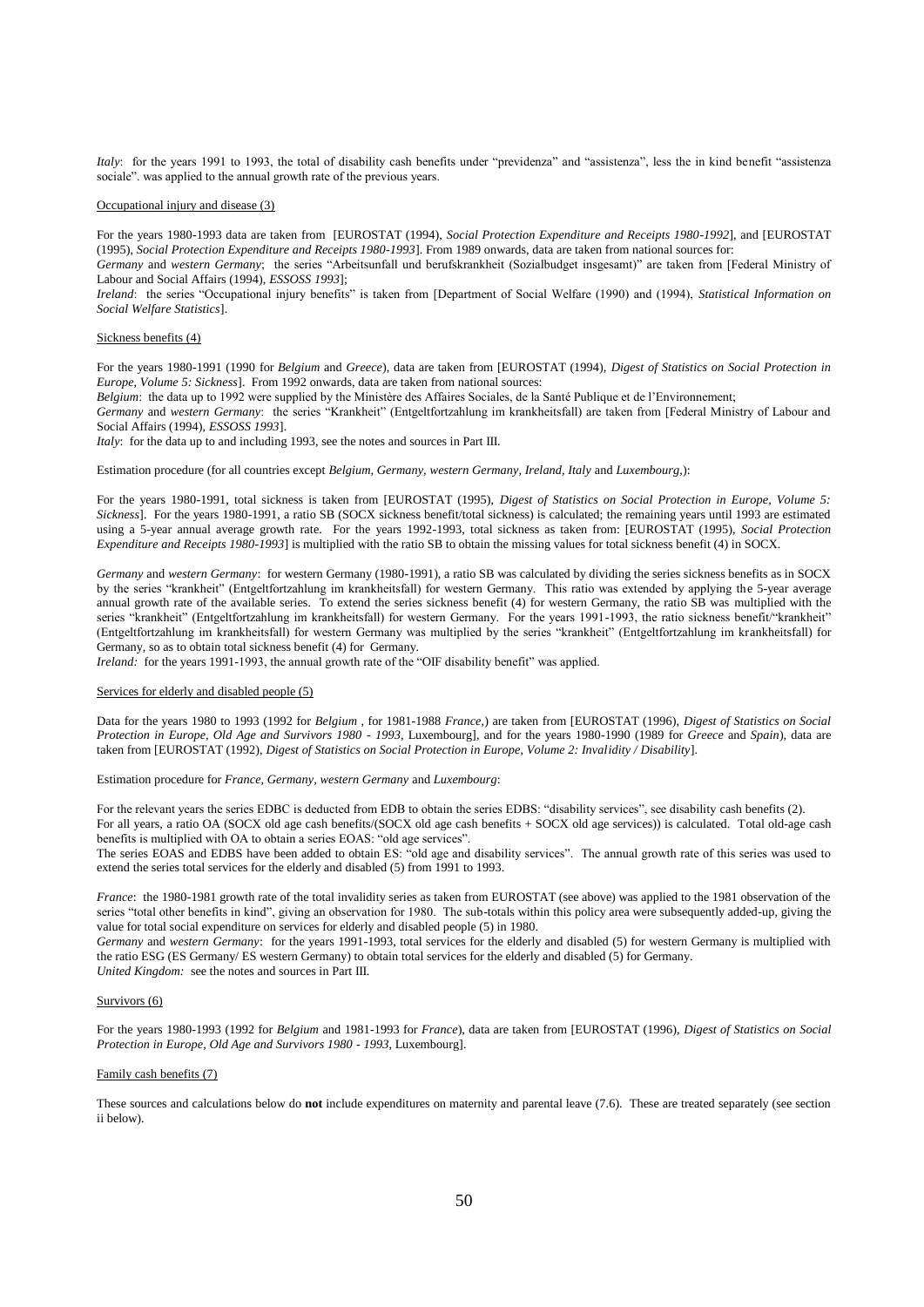For the years 1980-1990, data are taken from [EUROSTAT (1993), *Digest of Statistics on Social Protection in Europe, Volume 4: Family*]. From 1991 onwards, data are taken from national sources:

*Belgium*: the data up to and including 1992 were supplied by the Ministère des Affaires Sociales, de la Santé Publique et de l'Environnement; *Germany and western Germany*: the series "family", (Sozialbudget insgesamt) are taken from [Federal Ministry of Labour and Social Affairs (1994), *ESSOSS 1993*];

*Ireland, Italy*, *the Netherlands* and *the United Kingdom*: see the notes and sources in Part III.

Estimation procedure (all countries except *Belgium*, *Denmark*, *Ireland*, *Italy*, *the Netherlands* and *the United Kingdom*):

(i) For the years 1980-1990, a ratio FC (SOCX family cash benefits/(SOCX family cash benefits + SOCX family services)) is calculated. A 5-year average annual growth rate is applied to estimate the missing values for this ratio. For the years 1988-1993, the total family series is taken from [EUROSTAT (1995), *Social Protection Expenditure and Receipts 1980-1993*]. For the years 1991-1993, this series is multiplied by the ratio FC to obtain a series called EFC. The annual growth rate of EFC is used to obtain the missing values for family cash benefits excluding maternity and parental leave benefits .

*Denmark:* for 1993, the previous year's annual growth rate was applied to the 1992 observation.

*Germany and western Germany*: for western Germany as above, except that the ratio DB is multiplied with the series "familie", (Sozialbudget insgesamt). For the years 1991-1993, the ratio family cash benefits/"familie" (Sozialbudget insgesamt) for western Germany was multiplied by the series "familie" (Sozialbudget insgesamt) for Germany, so as to obtain family cash benefits excluding maternity and parental leave benefits for Germany.

*Netherlands*: see the notes and sources in Part III.

Maternity and parental leave (7.6)

For the years 1980-1991, data are taken from [EUROSTAT (1995), *Digest of Statistics on Social Protection in Europe, Volume 5: Maternity*]. From 1992 onwards, data are taken from national sources for:

*Belgium*: the data up to 1992 were supplied by the Ministère des Affaires Sociales, de la Santé Publique et de l'Environnement;

*Denmark*: the data up to 1993 are from [EUROSTAT (1995), *Social Protection Expenditure and Receipts 1980-1993*].

*Germany* and *western Germany:* the series "mutterschaft" (Entgeltfortzahlung) are taken from [Federal Ministry of Labour and Social Affairs (1994), *ESSOSS 1993*];

*Ireland*, *Italy* and *the United Kingdom*: see the notes and sources in Part III.

Estimation procedure (for all twelve counties except *Belgium*, *Denmark*, *Ireland*, *Italy* and *the United Kingdom*):

ii) For the years 1980-1993, total maternity (MAT) is taken from [EUROSTAT (1995), *Social Protection Expenditure and Receipts 1980-1993*]. For the years 1980-1991, a ratio M (SOCX maternity/total maternity) is calculated; while the remaining observations are calculated applying a 5-year average annual growth rate on the available series. For the years 1992-1993, the total maternity series is multiplied with the ratio M to obtain the missing values for total maternity and parental leave benefits as in SOCX.

*Greece*: as above, except the annual growth rate of the series MAT has been applied to extend the total maternity series (MD) as taken from [EUROSTAT (1995), *Digest of Statistics on Social Protection in Europe, Volume 5: Maternity*]. For the years 1992-1993 the series MD has been multiplied with ratio M to obtain total maternity and parental leave benefits as in SOCX.

*Germany* and *western Germany*: for western Germany, the annual growth rate of the "mutterschaft" series was applied to the total maternity and parental leave series as in SOCX in order to extend this series until 1993. The ratio total maternity and parental leave series/"mutterschaft" for western Germany was multiplied with the "Mutterschaft" series for Germany, so to obtain values for the total maternity and parental leave series for Germany.

*United Kingdom:* see the notes and sources in Part III.

For all countries: total family cash benefits (7) as in SOCX is the sum of family cash benefits as under (i) and total maternity and parental leave (ii).

#### Family services (8)

For the years 1980-1990, data are taken from [EUROSTAT (1993), *Digest of Statistics on Social Protection in Europe, Volume 4: Family*]. From 1991 onwards:

*Belgium*: for 1991 and 1992 data were supplied by the Ministère des Affaires Sociales, de la Santé Publique et de l'Environnement;

*Denmark:* for 1993, the previous year's annual growth rate was applied to the 1992 observation;

*Germany* and *western Germany*: the series "jugendhilfe" are taken from [Federal Ministry of Labour and Social Affairs (1994), *ESSOSS 1993*]; *Ireland*: see the notes and sources in Part III.

Estimation procedure (for all twelve counties except *Belgium, Denmark, Germany, western Germany* and *Ireland*):

Total family services are obtained by subtracting the series EFC - see family cash benefits (5) - from total family as taken from [EUROSTAT (1995), *Social Protection Expenditure and Receipts 1980-1993*]. The annual growth rate of the series EFC was applied to extend total family services.

*Germany* and *western Germany*: for western Germany, the annual growth rate of the "jugendhilfe" series was applied to extend the series on formal day care (8.1) until 1993. The series family other benefits in kind (8.4) was extended to 1993 by applying the 5-year annual average growth rate of the available series. Total family services equals the sum of (8.1) and (8.4). For the years 1991-1993, the ratio total family services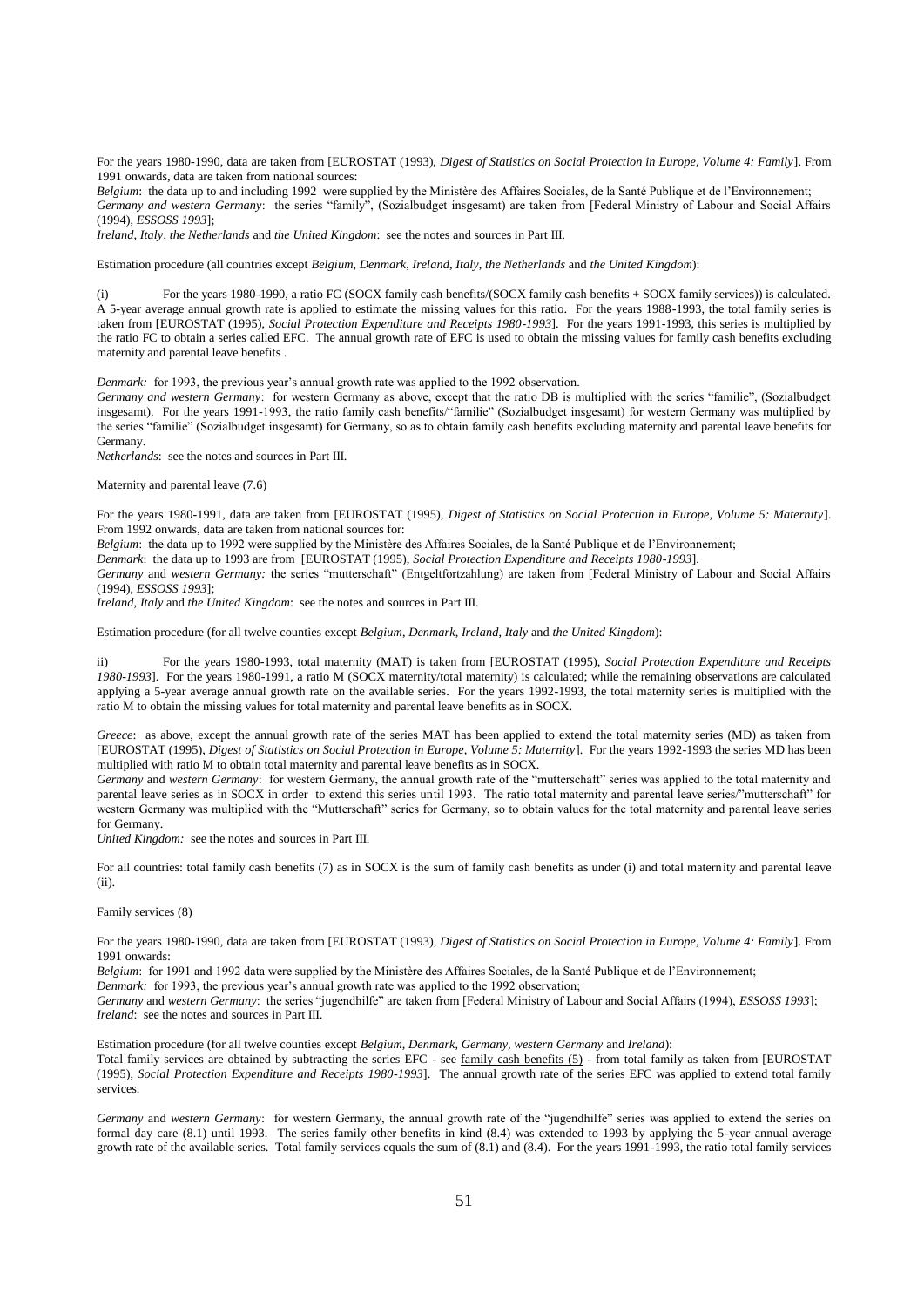/"jugendhilfe" for western Germany was multiplied with the "jugendhilfe" series for Germany, so to obtain values for total family services (8) for Germany.

ALMP (9) For the years **1980-1985,** data on expenditures - where available - are supplied by the following national sources: *Denmark:* the Ministry of Labour; *France*: the Ministère du Travail, de l'Emploi et de la formation Professionnelle; *western Germany:* the Bundesminsterium Für Arbeit und Sozialordnung; *Luxembourg*: the Ministère du Travail;

*Netherlands*: the Employment Service Central Office;

*Spain*: the Ministerio de Trabajo y Seguridad Social;

*United Kingdom*: the Department of Employment.

Unemployment (10) For the years **1980-1985**, data were supplied by national sources for *Denmark*, *France, western Germany*, *Luxembourg* and *the United Kingdom*, as indicated under ALMP (9). For *Belgium*, *Greece*, *Ireland* and *Portugal,* data are taken from [EUROSTAT (1994), *Digest of Statistics on Social Protection in Europe, Volume 7: Unemployment*]. These series are consistent with those in the ALMP data base for the period after 1985.

*Italy:* see [Del Boca (1995) *Prospettive di Riforma delgi Strumenti d'Integrazione del Reddito Nell'Ambito della Spesa Sociale,* Università di Brescia].

Estimation procedure:

*Netherlands*: the available series on unemployment for the period after 1985 has been extrapolated backwards, for more detail see the notes and sources in Part III.

#### Housing (12)

For the years 1980-1993 data are taken from [EUROSTAT (1994), *Social Protection Expenditure and Receipts 1980-1992*], and [EUROSTAT (1995), *Social Protection Expenditure and Receipts 1980-1993*], except for:

*Germany and western Germany*: the series "wohnungswesen" (Sozialbudget insgesamt), was taken from [Federal Ministry of Labour and Social Affairs (1994), *ESSOSS 1993*];

*Italy*: for the years 1992 and 1993, data are taken from [Ministero del Bilancio (1994), *Relazione Generale sulla Situazione Economica del Paese*].

#### Other contingencies (13)

Data for the years 1980-1991 (1992 for *Luxembourg* and *the Netherlands* are taken from [EUROSTAT (1992), *Digest of Statistics on Social Protection in Europe, Volume 8: General Neediness*], in order to obtain a total other contingencies series (13). From 1992 onwards, data are taken from national sources for:

*Belgium*: the data for 1991 and 1992 were supplied by the Ministère des Affaires Sociales, de la Santé Publique et de l'Environnement;

*France*: the data are taken from [Ministère des Affaires Sociales de la Santé et de la Ville (1994), *Les Comptes de la Sécurité Sociale, Régime Général, Résultats 1993*];

*Germany* and *western Germany*: the series "sonstige leistungen" (Sozialhilfe insgesamt), was taken from [Federal Ministry of Labour and Social Affairs (1994), *ESSOSS 1993*];

*Ireland*: for 1992, see the notes and sources in Part III,

*Luxembourg*: the data were taken from [Ministère de la Sécurité Sociale (1994), *Rapport sur la Sécurité Sociale 1993*]; *United Kingdom*: for 1992, see the notes and sources in Part III.

Estimation procedure (for *Denmark*, *the Netherlands*, *Portugal*, *Spain* and *the United Kingdom*):

The application of a 5-years average annual growth rate to extend the total other contingencies (13) series to 1993.

*Belgium*: for 1993, the previous year's growth rate was applied to 1992;

*Ireland*: application of the annual growth rate of the "National fuel scheme" series on the available 1992 observation for total contingencies;

*Germany and western Germany*: for western Germany, the annual growth rate of the "Sonstige leistungen" series was applied to the total other contingencies series (13) as in SOCX in order to extend this series until 1993. For the years 1991-1993, the ratio total other contingencies/Sonstige leistungen" (Sozialhilfe insgesamt) for western Germany was multiplied with the series "Sonstige leistungen" (Sozialhilfe insgesamt) for Germany, giving values for total other contingencies (13) for Germany.

#### C Other Policy Areas for all Other OECD Countries

*Australia*: all data are supplied by the Australian Institute of Health and Welfare. There are no estimates.

*Austria*: for the years 1980,1985 and 1990-93 data on old age cash benefits (1), disability cash benefits (2), except for 2.5, occupational injury and disease (3), and survivors (6), except for 6.1.2., are provided by the Bundesministerium für Arbeit und Soziales. For the years 1980-1992 the data on disability other cash benefits (2.5), orphans' pensions (6.1.2), family cash benefits (5), family services (6), and other contingencies (13) are supplied by the Austrian Institute of Economic research (WIFO). For 1993 the data on disability other cash benefits (2.5), and other contingencies (13) are taken from Österreichisches Statistisches Zentralamt Sozialhilfe (1993). For 1993 the data on orphans' pensions (6.1.2) are taken from: Hauptverband der Österreichischen Sozialversicherungsträger (1994), *Statistisches Handbuch der Österreichischen Sozialversicherung*, Vienna. Data on sickness benefits (4) for the years 1988-1993 are taken from: Hauptverband der Österreichischen Sozialversicherungsträger (1992) and (1994), *Statistisches Handbuch der Österreichischen Sozialversicherung*, Vienna.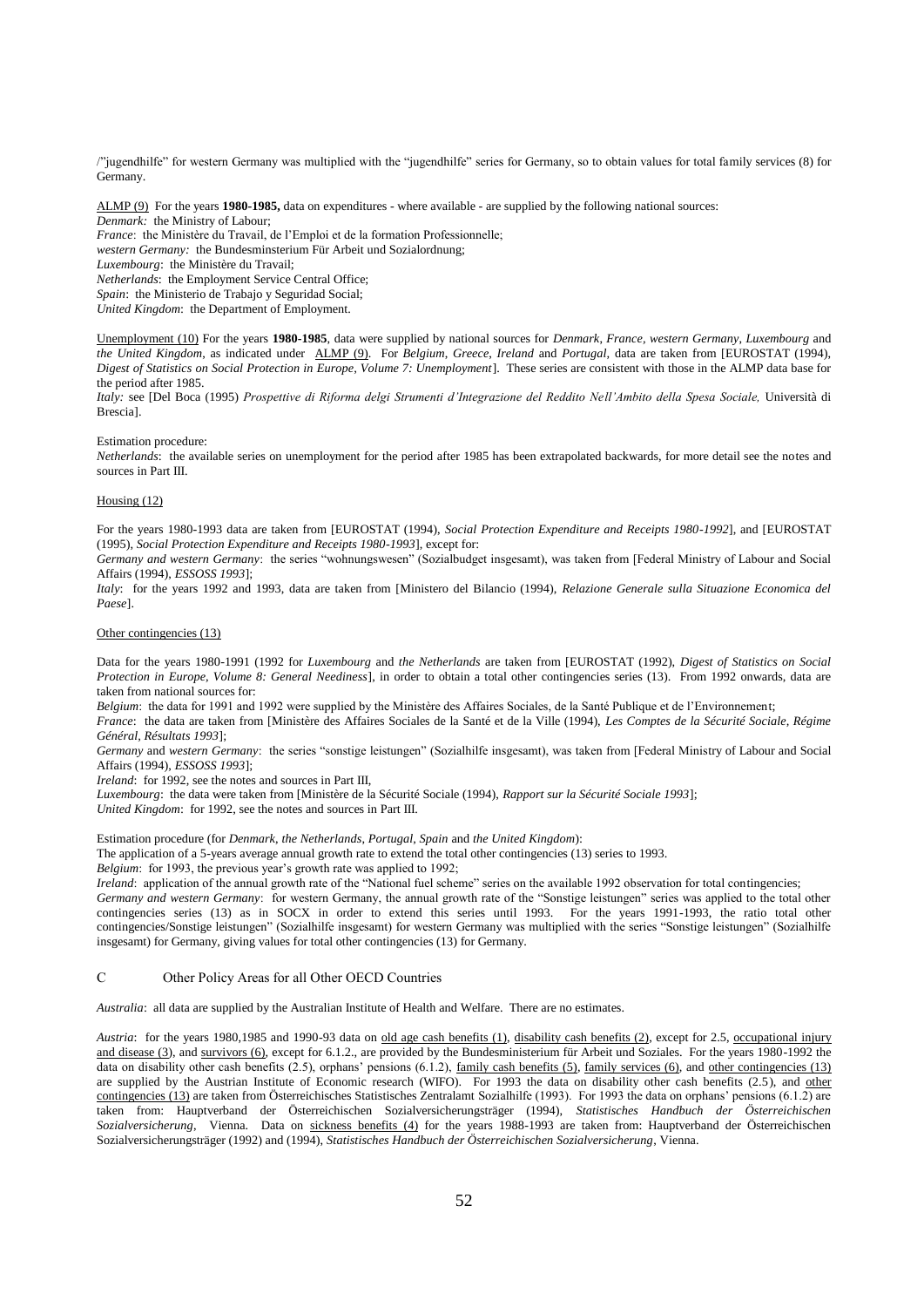Estimates regarding policy areas: sickness benefits (4) 1980-1985: extrapolation of the series backwards using the 1988-89 annual average growth rate; family cash benefits (7) (excluding maternity and parental leave benefits) 1993: applied the five year annual average growth rate of the available series on the 1992 value; maternity and parental leave (7.6) 1993: the 1990-1991 growth rate of the maternity and parental leave series on the observation for 1992; family services (8): 1993, applied the five year annual average growth rate of the available series on the 1992 value. For additional estimates on series at programme level, see the notes and sources in Part III.

*Canada*: all data are supplied by Human Resource Development Canada. There are no estimates.

*Finland*: all data are taken from the Ministry of Social Affairs and Health (1995), *Social Security Database 1980-1993*. There are no estimates.

*Japan*: all data are supplied by the Social Development Research Institute. There are no estimates.

*Mexico*: all data are supplied by the Secretaria del Trabajo y Prevision Social. There are no estimates. Mexico became a member of the OECD in May 1994. Data on social expenditure for the years before 1985 are not available.

*Norway*: all data are supplied by the Royal Norwegian Ministry of Health and Social Affairs. Estimates regarding policy areas: All missing data pertain to missing observations within a data-series. Consequently, the missing observations were estimated by interpolating between data-points using average annual growth rates.

*New Zealand*: all data are supplied by the Department of Social Welfare. There are no estimates.

*Sweden*: all data for the years 1980-1992 are supplied by the Ministry of Health and Social Affairs. For 1993, data are taken from National Social Insurance Board (1995), *Social insurance statistics, Facts 1995*, Stockholm.

*Switzerland*: all data are supplied by the Office Fédéral des Assurances Sociales.

Estimates regarding policy areas: occupational injury and disease (3): 1980, this observation was obtained by determining the annual average growth rate for the period 1985 and 1990, and extrapolating the series backwards to 1980: family cash benefits (7): see detailed notes and sources for estimate of main family allowance programme.

*Turkey*: all data are supplied by the Ministry of Labour and Social Security.

Estimates regarding policy areas: family cash benefits (7): the observations for 1990-1993 were obtained by applying the growth rate of previous period; for health (11): the data for 1981-1983 pertain to missing observations within a data-series. Consequently, the missing observations were estimated by interpolating between data-points using average annual growth rates.

*United States*: all data are supplied by the Department of Health and Human Services, or were taken from Committee on Ways and Means, US House of Representatives, *The Green Book, Overview of Entitlement Programs* (various issues), Washington DC, and Social Security Administration (1995), *The Annual Statistical Supplement to the Social Security Bulletin*, Washington DC. These latter data pertain to specific programme data. Further details on the sources per programme can be found on the individual country table.

Estimates regarding policy areas: occupational injury and disease (3): 1993, applied previous period's growth rate on the 1992 observation.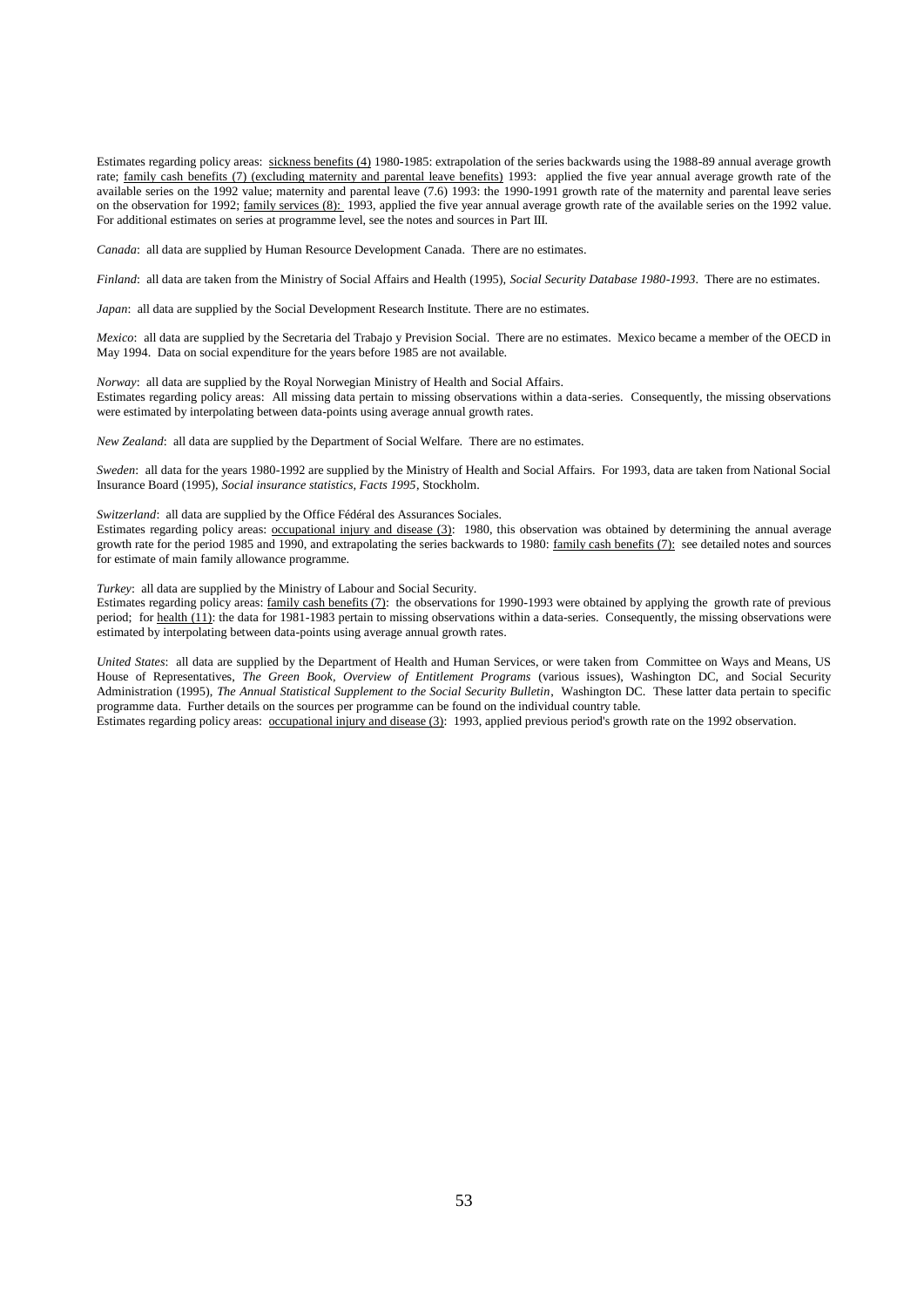**PART III. INDIVIDUAL COUNTRY TABLES**